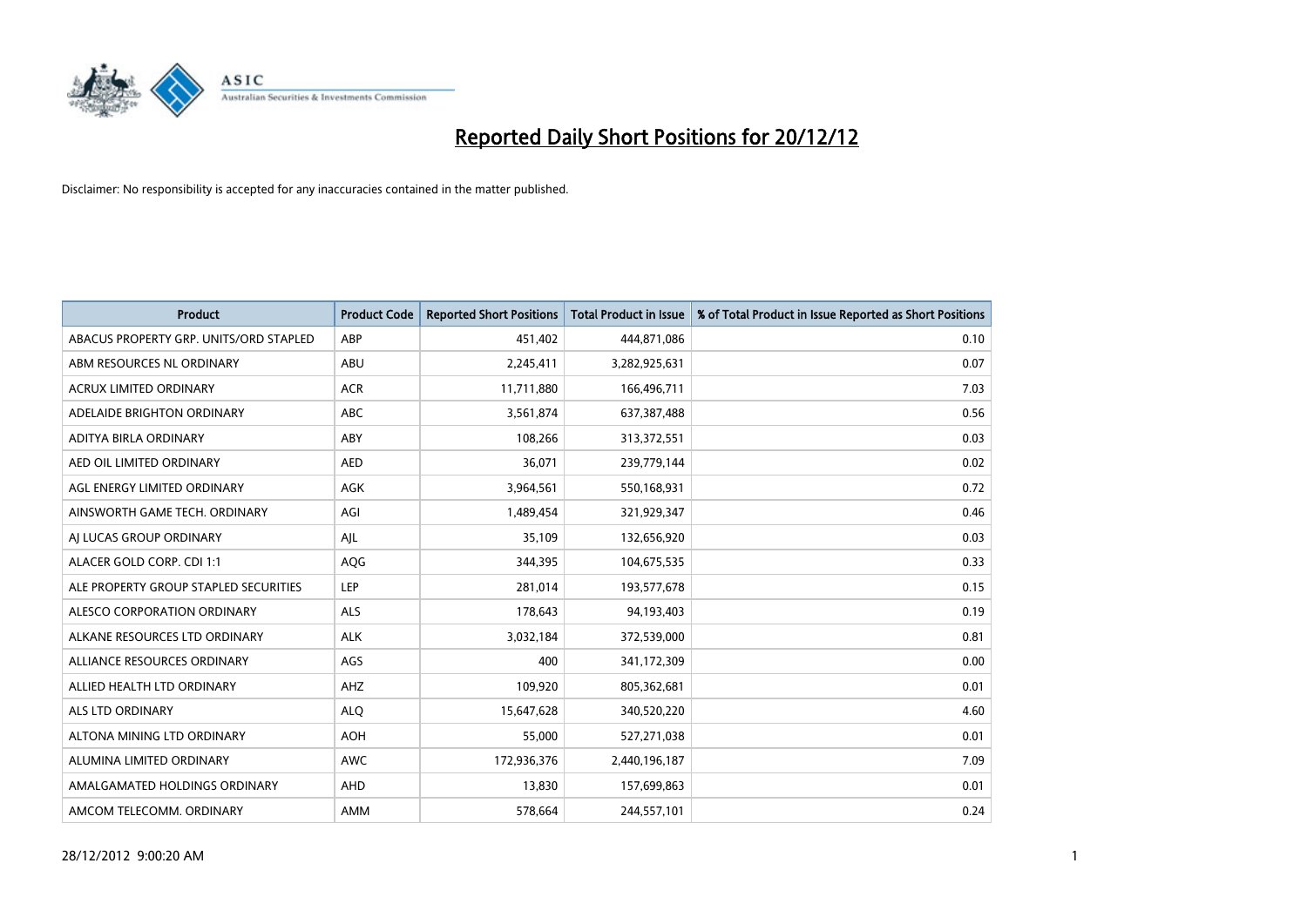

| <b>Product</b>                          | <b>Product Code</b> | <b>Reported Short Positions</b> | <b>Total Product in Issue</b> | % of Total Product in Issue Reported as Short Positions |
|-----------------------------------------|---------------------|---------------------------------|-------------------------------|---------------------------------------------------------|
| AMCOR LIMITED ORDINARY                  | <b>AMC</b>          | 1,933,227                       | 1,206,684,923                 | 0.16                                                    |
| AMP LIMITED ORDINARY                    | AMP                 | 6,327,522                       | 2,930,423,546                 | 0.22                                                    |
| AMPELLA MINING ORDINARY                 | <b>AMX</b>          | 3,852,315                       | 247,500,493                   | 1.56                                                    |
| ANGLOGOLD ASHANTI CDI 5:1               | AGG                 | 500                             | 89,207,765                    | 0.00                                                    |
| ANSELL LIMITED ORDINARY                 | <b>ANN</b>          | 3,669,053                       | 130,768,652                   | 2.81                                                    |
| ANTARES ENERGY LTD ORDINARY             | <b>AZZ</b>          | 544,599                         | 257,000,000                   | 0.21                                                    |
| ANZ BANKING GRP LTD ORDINARY            | ANZ                 | 4,665,907                       | 2,721,234,961                 | 0.17                                                    |
| APA GROUP STAPLED SECURITIES            | <b>APA</b>          | 8,499,548                       | 824,509,633                   | 1.03                                                    |
| APA SUB GRP STAPLED SECURITY            | <b>HDF</b>          | 381,758                         | 560,324,158                   | 0.07                                                    |
| APN NEWS & MEDIA ORDINARY               | <b>APN</b>          | 24,405,946                      | 661,526,586                   | 3.69                                                    |
| AQUARIUS PLATINUM. ORDINARY             | <b>AOP</b>          | 10,385,859                      | 486,851,336                   | 2.13                                                    |
| AQUILA RESOURCES ORDINARY               | <b>AQA</b>          | 8,596,826                       | 411,804,442                   | 2.09                                                    |
| ARAFURA RESOURCE LTD ORDINARY           | <b>ARU</b>          | 2,902,169                       | 441,270,644                   | 0.66                                                    |
| ARB CORPORATION ORDINARY                | <b>ARP</b>          | 101,606                         | 72,481,302                    | 0.14                                                    |
| ARDENT LEISURE GROUP STAPLED SECURITIES | AAD                 | 583,961                         | 397,774,513                   | 0.15                                                    |
| ARISTOCRAT LEISURE ORDINARY             | <b>ALL</b>          | 13,152,652                      | 551,418,047                   | 2.39                                                    |
| ARRIUM LTD ORDINARY                     | ARI                 | 5,880,109                       | 1,351,527,328                 | 0.44                                                    |
| ASCIANO LIMITED ORDINARY                | <b>AIO</b>          | 4,398,096                       | 975,385,664                   | 0.45                                                    |
| ASG GROUP LIMITED ORDINARY              | <b>ASZ</b>          | 1,493,429                       | 206,720,839                   | 0.72                                                    |
| ASPEN GROUP ORD/UNITS STAPLED           | <b>APZ</b>          | 111,803                         | 1,197,188,521                 | 0.01                                                    |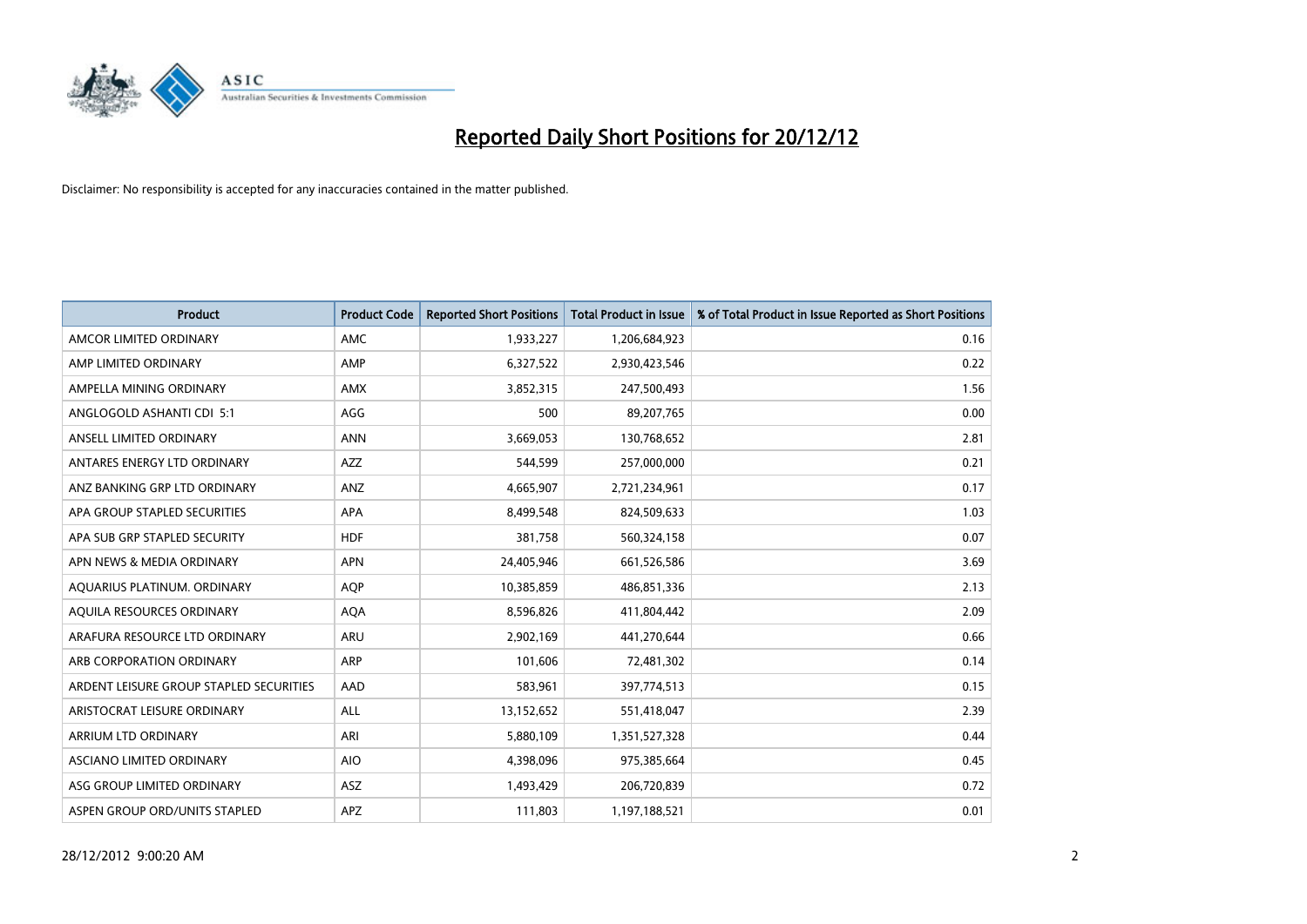

| <b>Product</b>                          | <b>Product Code</b> | <b>Reported Short Positions</b> | <b>Total Product in Issue</b> | % of Total Product in Issue Reported as Short Positions |
|-----------------------------------------|---------------------|---------------------------------|-------------------------------|---------------------------------------------------------|
| ASPIRE MINING LTD ORDINARY              | <b>AKM</b>          | 42,061                          | 620,594,556                   | 0.01                                                    |
| ASTRO JAP PROP GROUP STAPLED SECURITIES | AJA                 | 1,527                           | 58,445,002                    | 0.00                                                    |
| ASX LIMITED ORDINARY                    | <b>ASX</b>          | 3,816,313                       | 175,136,729                   | 2.18                                                    |
| ATLAS IRON LIMITED ORDINARY             | AGO                 | 7,090,258                       | 909,718,409                   | 0.78                                                    |
| ATTILA RESOURCES LTD ORDINARY           | <b>AYA</b>          | 141,833                         | 33,602,501                    | 0.42                                                    |
| AURIZON HOLDINGS LTD ORDINARY           | <b>AZI</b>          | 15,276,525                      | 2,137,284,503                 | 0.71                                                    |
| AURORA OIL & GAS ORDINARY               | <b>AUT</b>          | 6,667,456                       | 447,885,778                   | 1.49                                                    |
| AUSDRILL LIMITED ORDINARY               | ASL                 | 6,176,485                       | 309,385,296                   | 2.00                                                    |
| AUSENCO LIMITED ORDINARY                | AAX                 | 1,096,564                       | 123,872,665                   | 0.89                                                    |
| <b>AUSTAL LIMITED ORDINARY</b>          | ASB                 | 3,493,170                       | 319,876,994                   | 1.09                                                    |
| AUSTIN ENGINEERING ORDINARY             | ANG                 | 460,911                         | 72,314,403                    | 0.64                                                    |
| AUSTRALAND PROPERTY STAPLED SECURITY    | <b>ALZ</b>          | 504,606                         | 576,846,597                   | 0.09                                                    |
| AUSTRALIAN AGRICULT. ORDINARY           | AAC                 | 647,569                         | 312,905,085                   | 0.21                                                    |
| AUSTRALIAN INFRASTR. UNITS/ORDINARY     | <b>AIX</b>          | 782,332                         | 620,733,944                   | 0.13                                                    |
| AUSTRALIAN PHARM, ORDINARY              | API                 | 313,340                         | 488,115,883                   | 0.06                                                    |
| AVIENNINGS LIMITED ORDINARY             | AVI                 | 175,000                         | 274,588,694                   | 0.06                                                    |
| AWE LIMITED ORDINARY                    | AWE                 | 4,170,058                       | 522,116,985                   | 0.80                                                    |
| AZIMUTH RES LTD ORDINARY                | <b>AZH</b>          | 1,514,311                       | 422,788,220                   | 0.36                                                    |
| <b>BANDANNA ENERGY ORDINARY</b>         | <b>BND</b>          | 15,230,136                      | 528,481,199                   | 2.88                                                    |
| BANK OF QUEENSLAND. ORDINARY            | <b>BOQ</b>          | 7,235,031                       | 308,797,224                   | 2.34                                                    |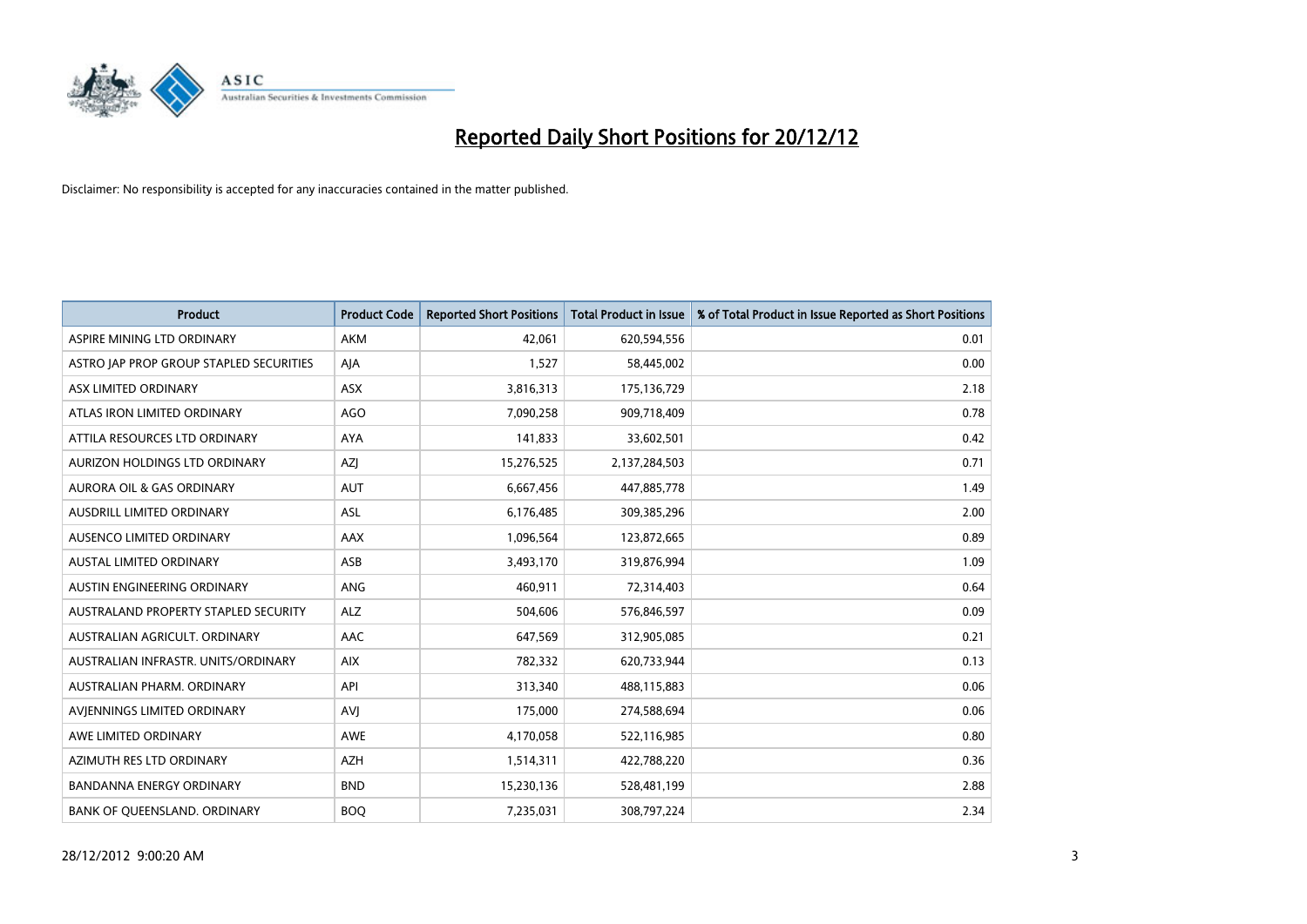

| <b>Product</b>                          | <b>Product Code</b> | <b>Reported Short Positions</b> | <b>Total Product in Issue</b> | % of Total Product in Issue Reported as Short Positions |
|-----------------------------------------|---------------------|---------------------------------|-------------------------------|---------------------------------------------------------|
| <b>BANNERMAN RESOURCES ORDINARY</b>     | <b>BMN</b>          | 165,500                         | 305,334,385                   | 0.05                                                    |
| <b>BASE RES LIMITED ORDINARY</b>        | <b>BSE</b>          | 466,341                         | 560,440,029                   | 0.08                                                    |
| <b>BATHURST RESOURCES ORDINARY</b>      | <b>BTU</b>          | 39,840,731                      | 697,247,997                   | 5.71                                                    |
| <b>BC IRON LIMITED ORDINARY</b>         | <b>BCI</b>          | 227,875                         | 119,440,150                   | 0.19                                                    |
| BEACH ENERGY LIMITED ORDINARY           | <b>BPT</b>          | 17,410,902                      | 1,263,677,572                 | 1.38                                                    |
| BEADELL RESOURCE LTD ORDINARY           | <b>BDR</b>          | 12,121,136                      | 742,204,752                   | 1.63                                                    |
| BENDIGO AND ADELAIDE ORDINARY           | <b>BEN</b>          | 9,170,124                       | 402,311,212                   | 2.28                                                    |
| BERKELEY RESOURCES ORDINARY             | <b>BKY</b>          | 249,585                         | 179,393,273                   | 0.14                                                    |
| <b>BHP BILLITON LIMITED ORDINARY</b>    | <b>BHP</b>          | 9,074,538                       | 3,211,691,105                 | 0.28                                                    |
| <b>BILLABONG ORDINARY</b>               | <b>BBG</b>          | 6,279,764                       | 478,944,292                   | 1.31                                                    |
| <b>BLACKTHORN RESOURCES ORDINARY</b>    | <b>BTR</b>          | 279,627                         | 164,285,950                   | 0.17                                                    |
| BLUESCOPE STEEL LTD DEFERRED SETTLEMENT | <b>BSLDA</b>        | 1,103,476                       | 558,197,542                   | 0.20                                                    |
| <b>BOART LONGYEAR ORDINARY</b>          | <b>BLY</b>          | 3,305,974                       | 461,163,412                   | 0.72                                                    |
| <b>BOOM LOGISTICS ORDINARY</b>          | <b>BOL</b>          | 26,783                          | 468,663,585                   | 0.01                                                    |
| BORAL LIMITED, ORDINARY                 | <b>BLD</b>          | 42,330,289                      | 766,235,816                   | 5.52                                                    |
| <b>BOUGAINVILLE COPPER ORDINARY</b>     | <b>BOC</b>          |                                 | 401,062,500                   | 0.00                                                    |
| <b>BRADKEN LIMITED ORDINARY</b>         | <b>BKN</b>          | 10,775,244                      | 169,240,662                   | 6.37                                                    |
| <b>BRAMBLES LIMITED ORDINARY</b>        | <b>BXB</b>          | 4,971,582                       | 1,556,572,538                 | 0.32                                                    |
| <b>BREVILLE GROUP LTD ORDINARY</b>      | <b>BRG</b>          | 790,222                         | 130,095,322                   | 0.61                                                    |
| BRICKWORKS LIMITED ORDINARY             | <b>BKW</b>          | 61,453                          | 147,818,132                   | 0.04                                                    |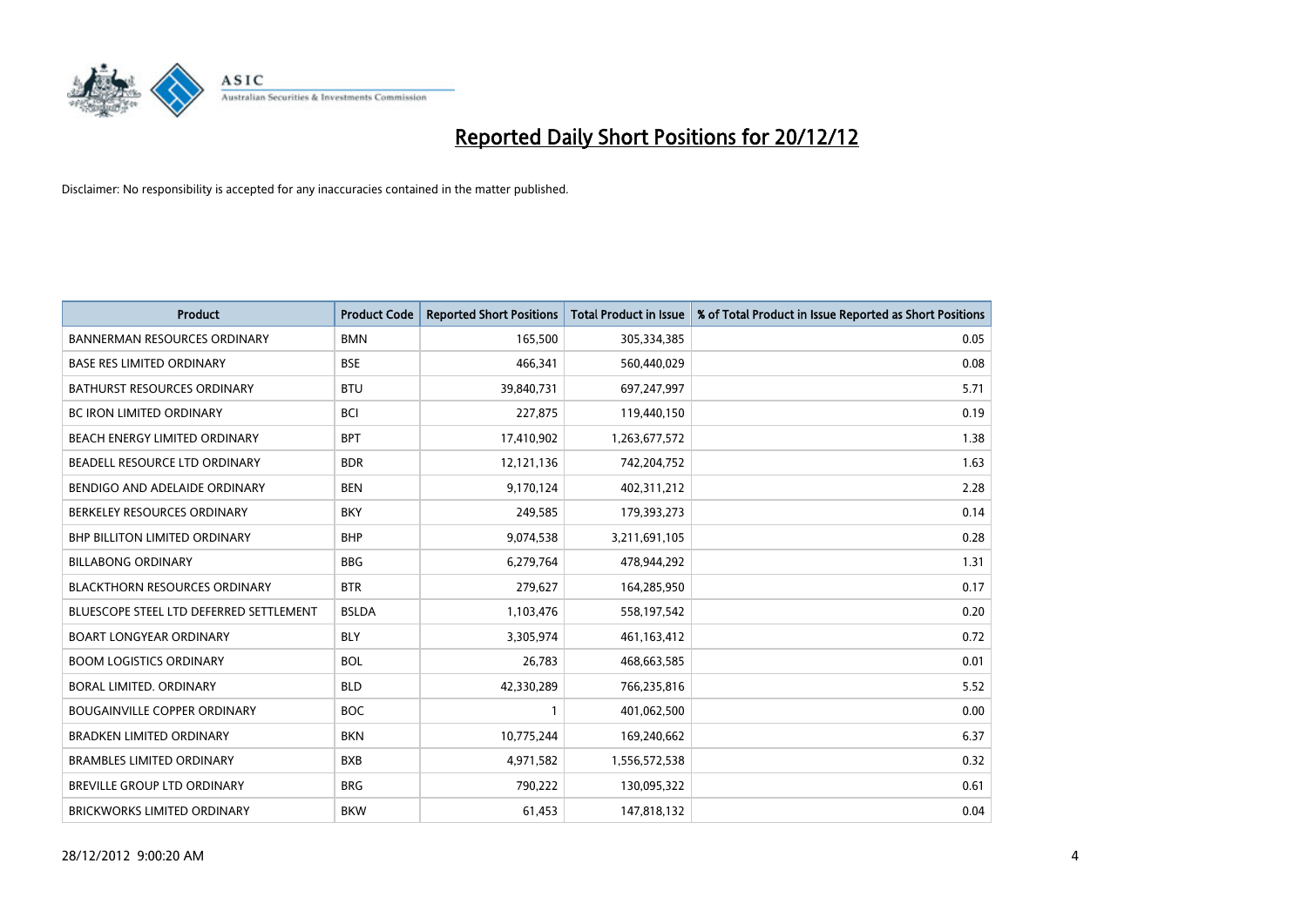

| <b>Product</b>                          | <b>Product Code</b> | <b>Reported Short Positions</b> | <b>Total Product in Issue</b> | % of Total Product in Issue Reported as Short Positions |
|-----------------------------------------|---------------------|---------------------------------|-------------------------------|---------------------------------------------------------|
| <b>BROCKMAN MINING LTD ORDINARY</b>     | <b>BCK</b>          | 91,872                          | 7,224,094,327                 | 0.00                                                    |
| BT INVESTMENT MNGMNT ORDINARY           | <b>BTT</b>          | 41,761                          | 268,989,279                   | 0.02                                                    |
| <b>BUCCANEER ENERGY LTD ORDINARY</b>    | <b>BCC</b>          | 4,500                           | 1,321,445,371                 | 0.00                                                    |
| <b>BURU ENERGY ORDINARY</b>             | <b>BRU</b>          | 11,918,983                      | 273,769,554                   | 4.35                                                    |
| <b>BWP TRUST ORDINARY UNITS</b>         | <b>BWP</b>          | 2,813,205                       | 533,645,790                   | 0.53                                                    |
| CABCHARGE AUSTRALIA ORDINARY            | CAB                 | 5,782,432                       | 120,430,683                   | 4.80                                                    |
| <b>CALIBRE GROUP LTD ORDINARY</b>       | <b>CGH</b>          | 513,535                         | 307,378,401                   | 0.17                                                    |
| <b>CALTEX AUSTRALIA ORDINARY</b>        | <b>CTX</b>          | 5,048,297                       | 270,000,000                   | 1.87                                                    |
| CAPE LAMBERT RES LTD ORDINARY           | <b>CFE</b>          | 833,194                         | 689,108,792                   | 0.12                                                    |
| CARABELLA RES LTD ORDINARY              | <b>CLR</b>          | 48,908                          | 152,361,547                   | 0.03                                                    |
| <b>CARBON ENERGY ORDINARY</b>           | <b>CNX</b>          | 48,071                          | 778,451,954                   | 0.01                                                    |
| <b>CARDNO LIMITED ORDINARY</b>          | <b>CDD</b>          | 5,694,586                       | 141,133,512                   | 4.03                                                    |
| <b>CARINDALE PROPERTY UNIT</b>          | <b>CDP</b>          | 8,000                           | 70,000,000                    | 0.01                                                    |
| CARNARVON PETROLEUM ORDINARY            | <b>CVN</b>          | 1,601,946                       | 937,257,700                   | 0.17                                                    |
| CARSALES.COM LTD ORDINARY               | <b>CRZ</b>          | 7,716,112                       | 235,760,995                   | 3.27                                                    |
| CEDAR WOODS PROP. ORDINARY              | <b>CWP</b>          | 5,001                           | 73,047,793                    | 0.01                                                    |
| CENTRAL PETROLEUM ORDINARY              | <b>CTP</b>          | 406,268                         | 1,386,978,365                 | 0.03                                                    |
| CENTRO RETAIL AUST ORD/UNIT STAPLED SEC | <b>CRF</b>          | 5,249,286                       | 1,427,391,696                 | 0.37                                                    |
| <b>CERAMIC FUEL CELLS ORDINARY</b>      | CFU                 | 390                             | 1,559,231,320                 | 0.00                                                    |
| CFS RETAIL TRUST GRP STAPLED SECURITIES | <b>CFX</b>          | 34,005,558                      | 2,828,495,659                 | 1.20                                                    |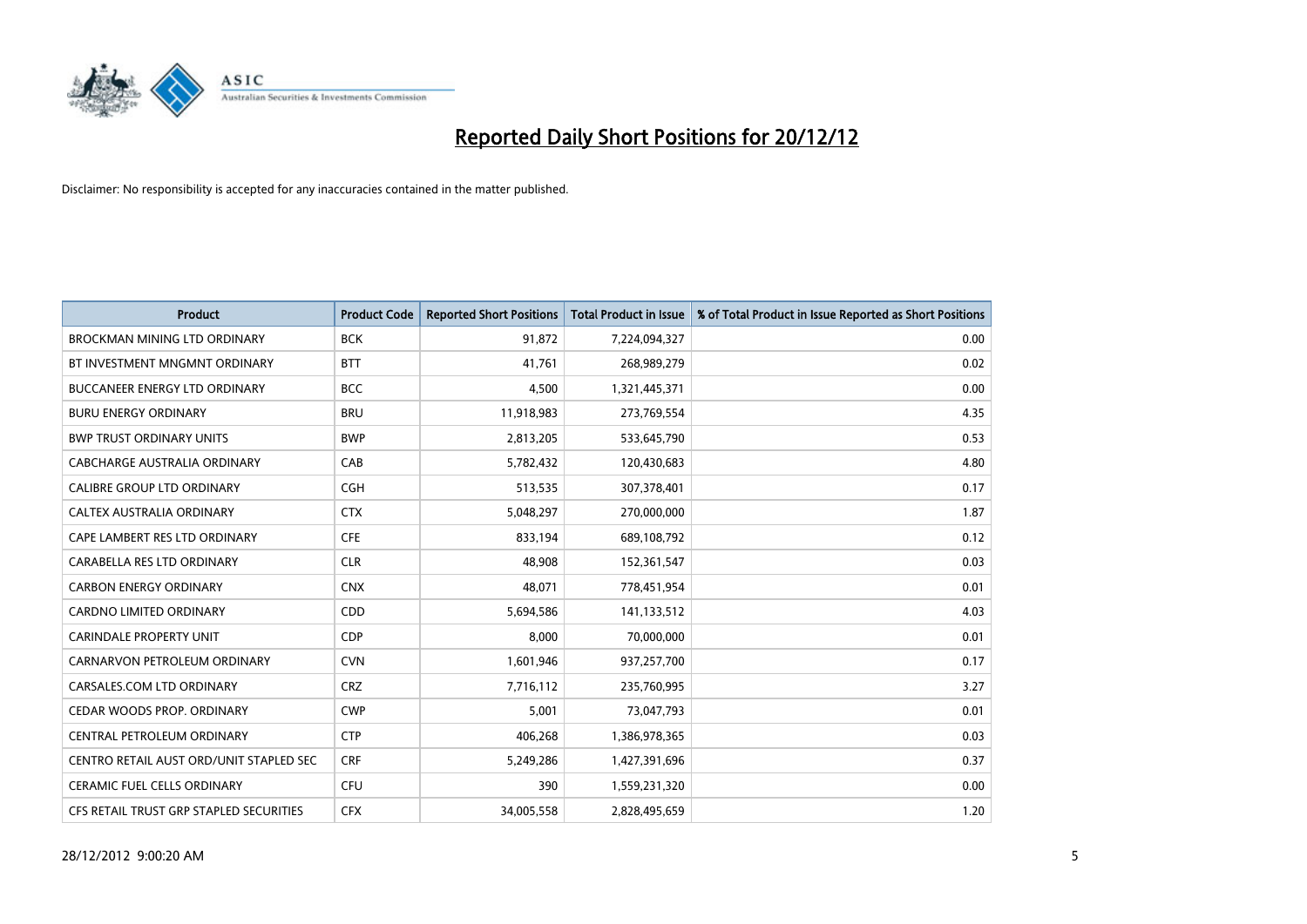

| <b>Product</b>                          | <b>Product Code</b> | <b>Reported Short Positions</b> | <b>Total Product in Issue</b> | % of Total Product in Issue Reported as Short Positions |
|-----------------------------------------|---------------------|---------------------------------|-------------------------------|---------------------------------------------------------|
| <b>CGA MINING LIMITED ORDINARY</b>      | CGX                 | 119,283                         | 337,892,393                   | 0.04                                                    |
| CHALLENGER DIV.PRO. STAPLED UNITS       | <b>CDI</b>          | 56,626                          | 214,101,013                   | 0.03                                                    |
| <b>CHALLENGER LIMITED ORDINARY</b>      | <b>CGF</b>          | 4,364,774                       | 544,652,710                   | 0.80                                                    |
| CHARTER HALL GROUP STAPLED US PROHIBIT. | <b>CHC</b>          | 358,234                         | 298,730,356                   | 0.12                                                    |
| <b>CHARTER HALL RETAIL UNITS</b>        | <b>COR</b>          | 644,735                         | 334,098,571                   | 0.19                                                    |
| <b>CHORUS LIMITED ORDINARY</b>          | <b>CNU</b>          | 1,046,217                       | 385,082,123                   | 0.27                                                    |
| CITIGOLD CORP LTD ORDINARY              | <b>CTO</b>          | 1,363,288                       | 1,352,907,765                 | 0.10                                                    |
| <b>CLOUGH LIMITED ORDINARY</b>          | <b>CLO</b>          | 113,784                         | 775,259,839                   | 0.01                                                    |
| <b>CNPR GRP UNITS/ORD STAPLED</b>       | <b>CNP</b>          | 2,537                           | 972,414,514                   | 0.00                                                    |
| COAL OF AFRICA LTD ORDINARY             | <b>CZA</b>          | 67,560                          | 800,951,034                   | 0.01                                                    |
| <b>COALSPUR MINES LTD ORDINARY</b>      | <b>CPL</b>          | 13,622,663                      | 620,729,899                   | 2.19                                                    |
| COCA-COLA AMATIL ORDINARY               | <b>CCL</b>          | 4,150,579                       | 762,133,414                   | 0.54                                                    |
| <b>COCHLEAR LIMITED ORDINARY</b>        | <b>COH</b>          | 4,843,093                       | 57,026,689                    | 8.49                                                    |
| <b>COCKATOO COAL ORDINARY</b>           | <b>COK</b>          | 16,762,867                      | 1,016,746,908                 | 1.65                                                    |
| <b>CODAN LIMITED ORDINARY</b>           | <b>CDA</b>          | 50,473                          | 176,862,573                   | 0.03                                                    |
| <b>COLLINS FOODS LTD ORDINARY</b>       | <b>CKF</b>          | 320,971                         | 93,000,003                    | 0.35                                                    |
| COMMONWEALTH BANK, ORDINARY             | CBA                 | 16,553,307                      | 1,609,180,841                 | 1.03                                                    |
| <b>COMMONWEALTH PROP ORDINARY UNITS</b> | <b>CPA</b>          | 14,740,382                      | 2,347,003,413                 | 0.63                                                    |
| <b>COMPASS RESOURCES ORDINARY</b>       | <b>CMR</b>          | 7,472                           | 1,403,744,100                 | 0.00                                                    |
| <b>COMPUTERSHARE LTD ORDINARY</b>       | <b>CPU</b>          | 11,576,368                      | 555,664,059                   | 2.08                                                    |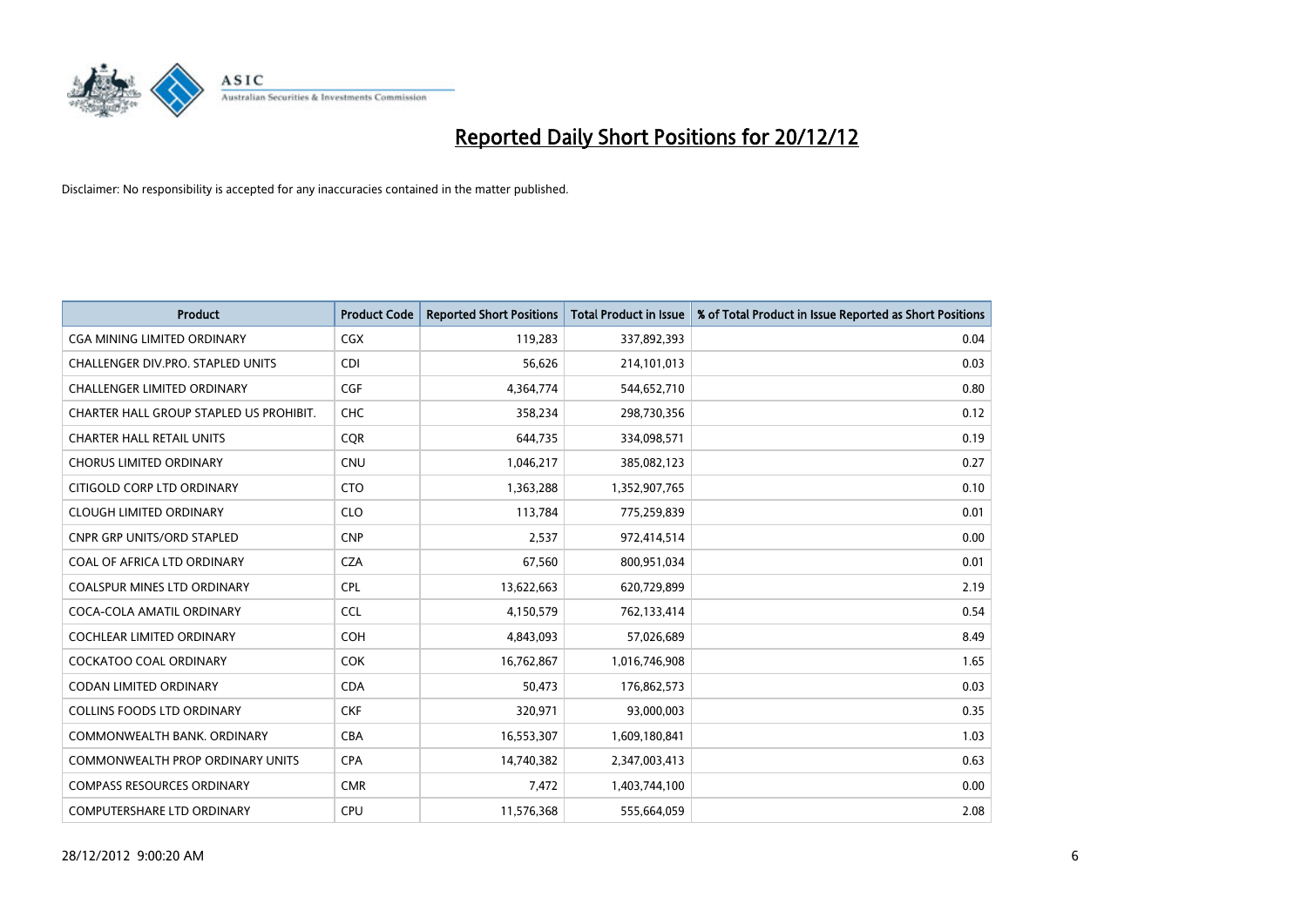

| <b>Product</b>                          | <b>Product Code</b> | <b>Reported Short Positions</b> | Total Product in Issue | % of Total Product in Issue Reported as Short Positions |
|-----------------------------------------|---------------------|---------------------------------|------------------------|---------------------------------------------------------|
| CONTINENTAL COAL LTD ORDINARY           | <b>CCC</b>          | 983                             | 473,061,772            | 0.00                                                    |
| COOPER ENERGY LTD ORDINARY              | <b>COE</b>          | 234,347                         | 328,694,257            | 0.07                                                    |
| <b>CORP TRAVEL LIMITED ORDINARY</b>     | <b>CTD</b>          | 134,863                         | 74,971,020             | 0.18                                                    |
| <b>CREDIT CORP GROUP ORDINARY</b>       | <b>CCP</b>          | 54,069                          | 45,932,899             | 0.12                                                    |
| <b>CROMWELL PROP STAPLED SECURITIES</b> | <b>CMW</b>          | 11,472,526                      | 1,225,539,033          | 0.94                                                    |
| <b>CROWN LIMITED ORDINARY</b>           | <b>CWN</b>          | 7,379,562                       | 728,394,185            | 1.01                                                    |
| <b>CSG LIMITED ORDINARY</b>             | CSV                 | 423.886                         | 280,426,698            | 0.15                                                    |
| <b>CSL LIMITED ORDINARY</b>             | <b>CSL</b>          | 2,390,880                       | 500,055,476            | 0.48                                                    |
| <b>CSR LIMITED ORDINARY</b>             | <b>CSR</b>          | 44,241,196                      | 506,000,315            | 8.74                                                    |
| <b>CUDECO LIMITED ORDINARY</b>          | CDU                 | 5,550,504                       | 188,943,961            | 2.94                                                    |
| DART ENERGY LTD ORDINARY                | <b>DTE</b>          | 15,609,911                      | 878,168,388            | 1.78                                                    |
| DAVID JONES LIMITED ORDINARY            | <b>DJS</b>          | 56,956,246                      | 531,788,775            | 10.71                                                   |
| <b>DECMIL GROUP LIMITED ORDINARY</b>    | <b>DCG</b>          | 948,696                         | 168,203,219            | 0.56                                                    |
| DEVINE LIMITED ORDINARY                 | <b>DVN</b>          | 231,976                         | 158,730,556            | 0.15                                                    |
| DEXUS PROPERTY GROUP STAPLED UNITS      | <b>DXS</b>          | 16,995,013                      | 4,839,024,176          | 0.35                                                    |
| DISCOVERY METALS LTD ORDINARY           | <b>DML</b>          | 2,796,422                       | 486,986,451            | 0.57                                                    |
| DOMINO PIZZA ENTERPR ORDINARY           | <b>DMP</b>          | 80,661                          | 70,192,674             | 0.11                                                    |
| DORAY MINERALS LTD ORDINARY             | <b>DRM</b>          | 105,000                         | 139,200,101            | 0.08                                                    |
| DOWNER EDI LIMITED ORDINARY             | <b>DOW</b>          | 8,286,285                       | 429,100,296            | 1.93                                                    |
| DRILLSEARCH ENERGY ORDINARY             | <b>DLS</b>          | 1,177,069                       | 427,126,300            | 0.28                                                    |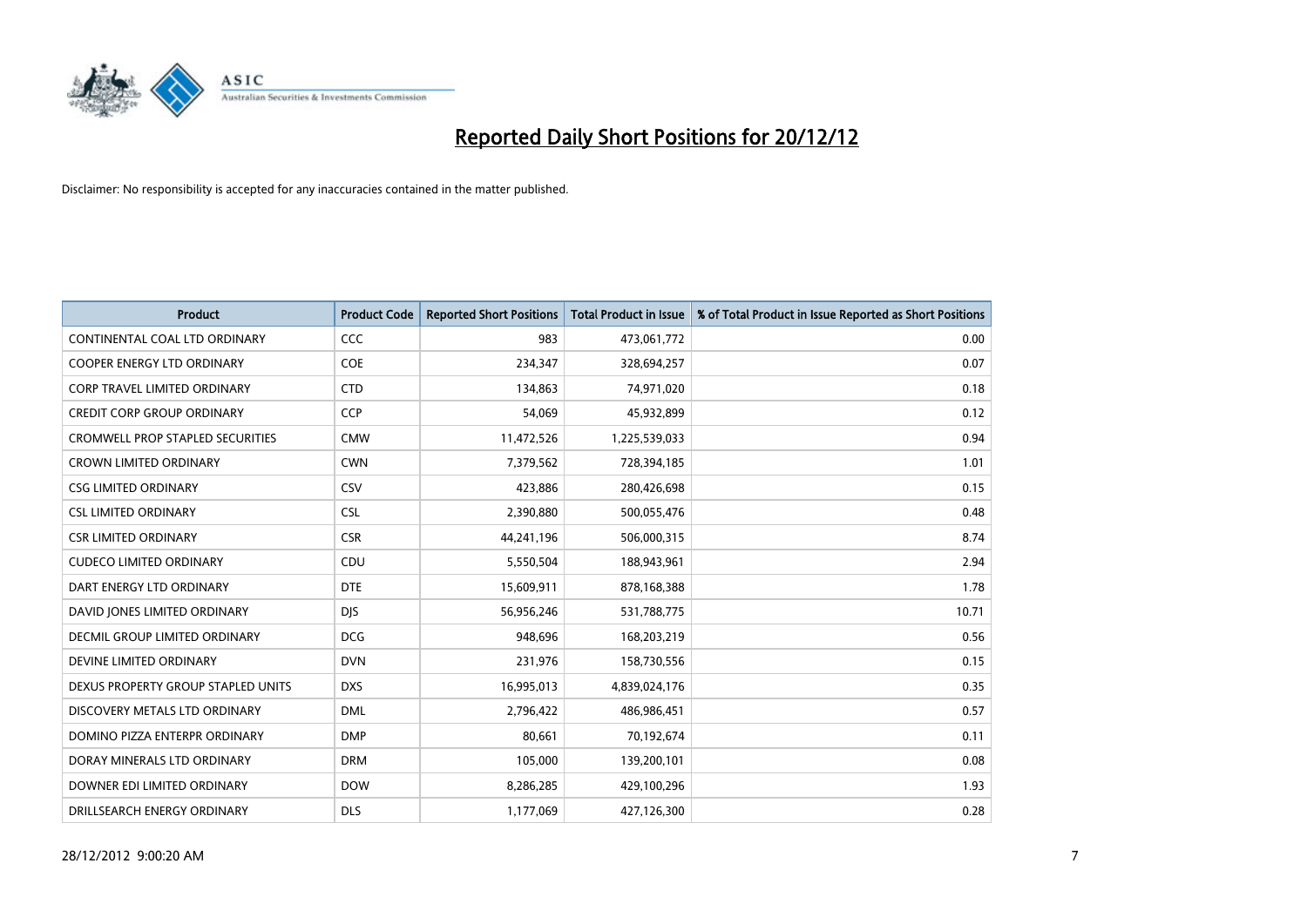

| <b>Product</b>                        | <b>Product Code</b> | <b>Reported Short Positions</b> | <b>Total Product in Issue</b> | % of Total Product in Issue Reported as Short Positions |
|---------------------------------------|---------------------|---------------------------------|-------------------------------|---------------------------------------------------------|
| DUET GROUP STAPLED US PROHIBIT.       | <b>DUE</b>          | 2,519,250                       | 1,158,216,750                 | 0.22                                                    |
| DULUXGROUP LIMITED ORDINARY           | <b>DLX</b>          | 8,952,428                       | 371,961,273                   | 2.41                                                    |
| <b>DWS LTD ORDINARY</b>               | <b>DWS</b>          | 100,553                         | 132,362,763                   | 0.08                                                    |
| ECHO ENTERTAINMENT ORDINARY           | <b>EGP</b>          | 10,561,724                      | 825,672,730                   | 1.28                                                    |
| <b>ELDERS LIMITED ORDINARY</b>        | <b>ELD</b>          | 19,208,464                      | 448,598,480                   | 4.28                                                    |
| ELEMENTAL MINERALS ORDINARY           | <b>ELM</b>          | 39,616                          | 280,156,422                   | 0.01                                                    |
| ELEMENTOS LIMITED ORDINARY            | <b>ELT</b>          | 16                              | 148,352,638                   | 0.00                                                    |
| <b>EMECO HOLDINGS ORDINARY</b>        | <b>EHL</b>          | 7,029,216                       | 599,675,707                   | 1.17                                                    |
| <b>ENDEAVOUR MIN CORP CDI 1:1</b>     | <b>EVR</b>          | 259,149                         | 126,365,941                   | 0.21                                                    |
| <b>ENERGY RESOURCES ORDINARY 'A'</b>  | <b>ERA</b>          | 6,955,146                       | 517,725,062                   | 1.34                                                    |
| <b>ENERGY WORLD CORPOR, ORDINARY</b>  | <b>EWC</b>          | 19,244,849                      | 1,734,166,672                 | 1.11                                                    |
| <b>ENVESTRA LIMITED ORDINARY</b>      | <b>ENV</b>          | 10,926,016                      | 1,603,333,497                 | 0.68                                                    |
| EQUATORIAL RES LTD ORDINARY           | <b>EQX</b>          | 120,357                         | 117,235,353                   | 0.10                                                    |
| EVOLUTION MINING LTD ORDINARY         | <b>EVN</b>          | 4,184,986                       | 708,092,989                   | 0.59                                                    |
| FAIRFAX MEDIA LTD ORDINARY            | <b>FXI</b>          | 298,575,964                     | 2,351,955,725                 | 12.69                                                   |
| <b>FAR LTD ORDINARY</b>               | <b>FAR</b>          | 21,000,000                      | 2,499,846,742                 | 0.84                                                    |
| FKP PROPERTY GROUP STAPLED SECURITIES | <b>FKP</b>          | 7,330,927                       | 321,578,705                   | 2.28                                                    |
| FLEETWOOD CORP ORDINARY               | <b>FWD</b>          | 2,818,258                       | 60,033,258                    | 4.69                                                    |
| FLETCHER BUILDING ORDINARY            | <b>FBU</b>          | 6,470,069                       | 684,793,538                   | 0.94                                                    |
| <b>FLEXIGROUP LIMITED ORDINARY</b>    | <b>FXL</b>          | 341.046                         | 287,469,669                   | 0.12                                                    |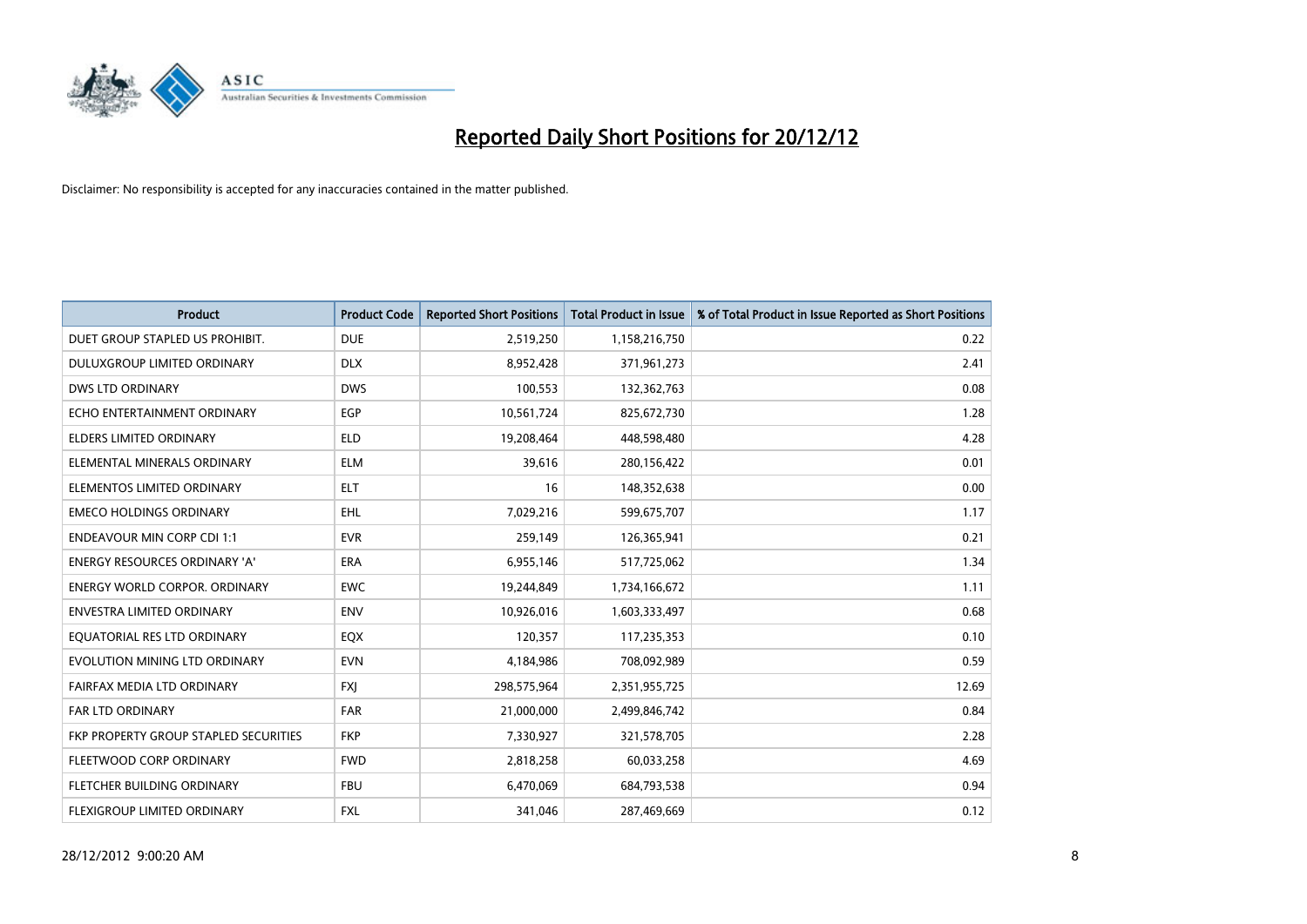

| <b>Product</b>                            | <b>Product Code</b> | <b>Reported Short Positions</b> | <b>Total Product in Issue</b> | % of Total Product in Issue Reported as Short Positions |
|-------------------------------------------|---------------------|---------------------------------|-------------------------------|---------------------------------------------------------|
| <b>FLIGHT CENTRE ORDINARY</b>             | <b>FLT</b>          | 12,566,255                      | 100,160,128                   | 12.55                                                   |
| FLINDERS MINES LTD ORDINARY               | <b>FMS</b>          | 774,629                         | 1,821,300,404                 | 0.04                                                    |
| <b>FOCUS MINERALS LTD ORDINARY</b>        | <b>FML</b>          | 3,056,574                       | 4,320,773,701                 | 0.07                                                    |
| FONTERRA SHARE FUND ORDINARY UNITS        | <b>FSF</b>          | 72,639                          | 95,454,540                    | 0.08                                                    |
| <b>FORGE GROUP LIMITED ORDINARY</b>       | FGE                 | 82,985                          | 86,169,014                    | 0.10                                                    |
| FORTESCUE METALS GRP ORDINARY             | <b>FMG</b>          | 182,537,910                     | 3,113,798,659                 | 5.86                                                    |
| <b>G.U.D. HOLDINGS ORDINARY</b>           | GUD                 | 1,496,925                       | 71,341,319                    | 2.10                                                    |
| <b>G8 EDUCATION LIMITED ORDINARY</b>      | <b>GEM</b>          | 174,295                         | 246,048,593                   | 0.07                                                    |
| <b>GALAXY RESOURCES ORDINARY</b>          | <b>GXY</b>          | 2,887,937                       | 560,357,421                   | 0.52                                                    |
| <b>GENETIC TECHNOLOGIES ORDINARY</b>      | <b>GTG</b>          | 782,100                         | 474,971,819                   | 0.16                                                    |
| <b>GEODYNAMICS LIMITED ORDINARY</b>       | GDY                 | 263,005                         | 406,452,608                   | 0.06                                                    |
| <b>GINDALBIE METALS LTD ORDINARY</b>      | <b>GBG</b>          | 29,499,782                      | 1,404,350,200                 | 2.10                                                    |
| <b>GOODMAN FIELDER, ORDINARY</b>          | GFF                 | 26,339,910                      | 1,955,559,207                 | 1.35                                                    |
| <b>GOODMAN GROUP STAPLED US PROHIBIT.</b> | <b>GMG</b>          | 2,241,459                       | 1,701,681,304                 | 0.13                                                    |
| <b>GPT GROUP STAPLED SEC.</b>             | <b>GPT</b>          | 7,932,431                       | 1,766,785,075                 | 0.45                                                    |
| <b>GRAINCORP LIMITED A CLASS ORDINARY</b> | <b>GNC</b>          | 1,527,487                       | 228,241,481                   | 0.67                                                    |
| <b>GRANGE RESOURCES, ORDINARY</b>         | <b>GRR</b>          | 1,131,971                       | 1,155,487,102                 | 0.10                                                    |
| <b>GREENLAND MIN EN LTD ORDINARY</b>      | GGG                 | 4,602,087                       | 567,912,409                   | 0.81                                                    |
| <b>GRYPHON MINERALS LTD ORDINARY</b>      | GRY                 | 16,405,306                      | 400,464,983                   | 4.10                                                    |
| <b>GUILDFORD COAL LTD ORDINARY</b>        | <b>GUF</b>          | 1,435,975                       | 521,046,899                   | 0.28                                                    |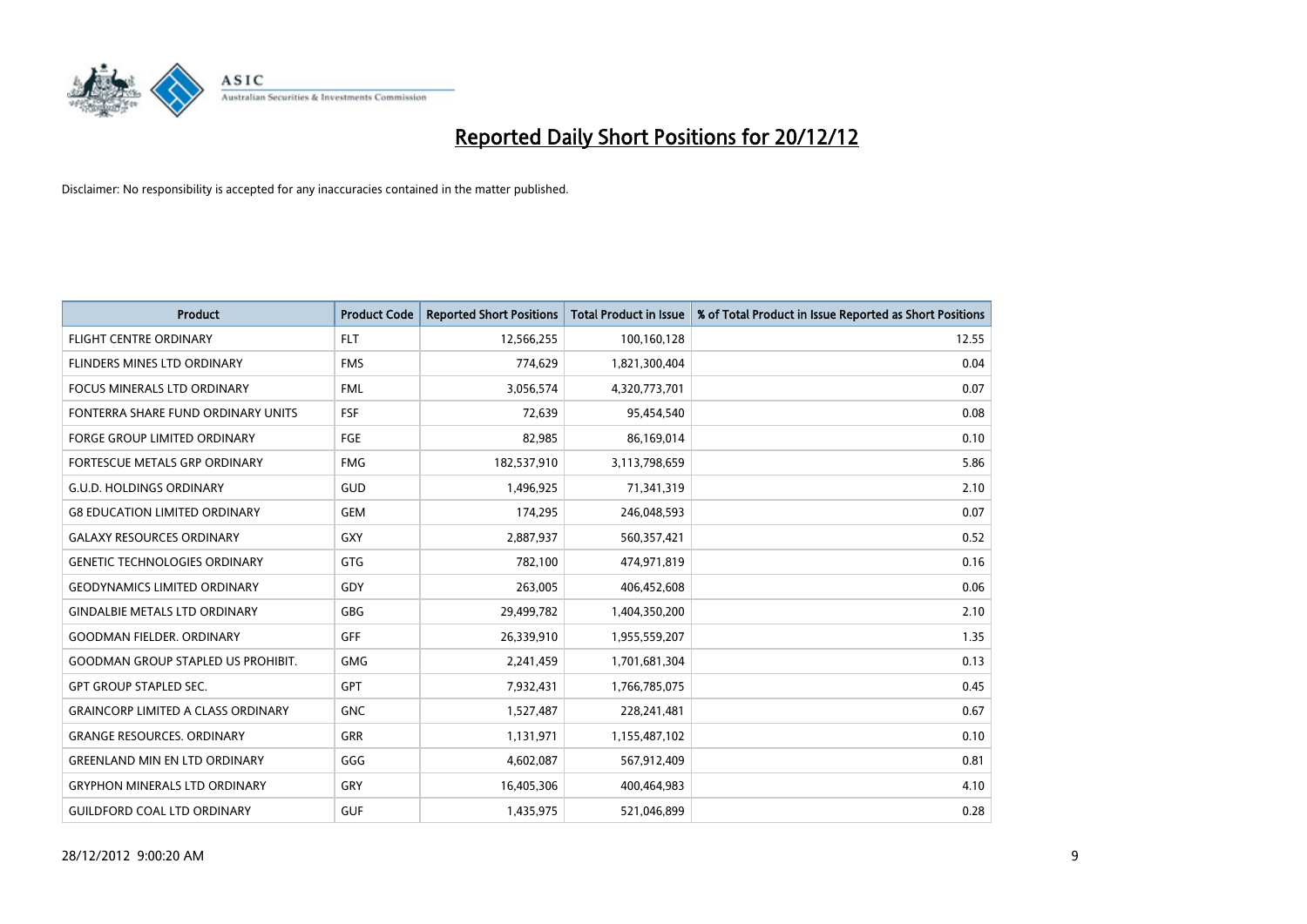

| <b>Product</b>                      | <b>Product Code</b> | <b>Reported Short Positions</b> | <b>Total Product in Issue</b> | % of Total Product in Issue Reported as Short Positions |
|-------------------------------------|---------------------|---------------------------------|-------------------------------|---------------------------------------------------------|
| <b>GUNNS LIMITED ORDINARY</b>       | <b>GNS</b>          | 51,528,090                      | 848,401,559                   | 6.07                                                    |
| <b>GWA GROUP LTD ORDINARY</b>       | <b>GWA</b>          | 10,441,612                      | 304,706,899                   | 3.43                                                    |
| HARVEY NORMAN ORDINARY              | <b>HVN</b>          | 120,574,819                     | 1,062,316,784                 | 11.35                                                   |
| HASTIE GROUP LIMITED ORDINARY       | <b>HST</b>          | 233,914                         | 137,353,504                   | 0.17                                                    |
| <b>HENDERSON GROUP CDI 1:1</b>      | <b>HGG</b>          | 1,630,356                       | 709,662,473                   | 0.23                                                    |
| HFA HOLDINGS LIMITED ORDINARY       | <b>HFA</b>          | 3,809                           | 117,332,831                   | 0.00                                                    |
| HILLGROVE RES LTD ORDINARY          | <b>HGO</b>          | 3,410,553                       | 1,022,760,221                 | 0.33                                                    |
| HILLS HOLDINGS LTD ORDINARY         | <b>HIL</b>          | 3,270,098                       | 246,500,444                   | 1.33                                                    |
| HORIZON OIL LIMITED ORDINARY        | <b>HZN</b>          | 35,988,819                      | 1,130,811,515                 | 3.18                                                    |
| HOT CHILI LTD ORDINARY              | <b>HCH</b>          | 997,524                         | 284,276,224                   | 0.35                                                    |
| <b>ICON ENERGY LIMITED ORDINARY</b> | <b>ICN</b>          | 16,678                          | 533,391,210                   | 0.00                                                    |
| <b>IINET LIMITED ORDINARY</b>       | <b>IIN</b>          | 68,513                          | 161,238,847                   | 0.04                                                    |
| <b>ILUKA RESOURCES ORDINARY</b>     | ILU                 | 64,473,677                      | 418,700,517                   | 15.40                                                   |
| <b>IMDEX LIMITED ORDINARY</b>       | <b>IMD</b>          | 857,306                         | 210,473,188                   | 0.41                                                    |
| <b>INCITEC PIVOT ORDINARY</b>       | IPL                 | 4,673,805                       | 1,628,730,107                 | 0.29                                                    |
| <b>INDEPENDENCE GROUP ORDINARY</b>  | <b>IGO</b>          | 4,943,999                       | 232,882,535                   | 2.12                                                    |
| <b>INDOPHIL RESOURCES ORDINARY</b>  | <b>IRN</b>          | 926,633                         | 1,203,146,194                 | 0.08                                                    |
| INFIGEN ENERGY STAPLED SECURITIES   | <b>IFN</b>          | 3,389,883                       | 762,265,972                   | 0.44                                                    |
| <b>INSURANCE AUSTRALIA ORDINARY</b> | IAG                 | 5,330,682                       | 2,079,034,021                 | 0.26                                                    |
| INTEGRA MINING LTD. ORDINARY        | <b>IGR</b>          | 2,957,388                       | 934,440,899                   | 0.32                                                    |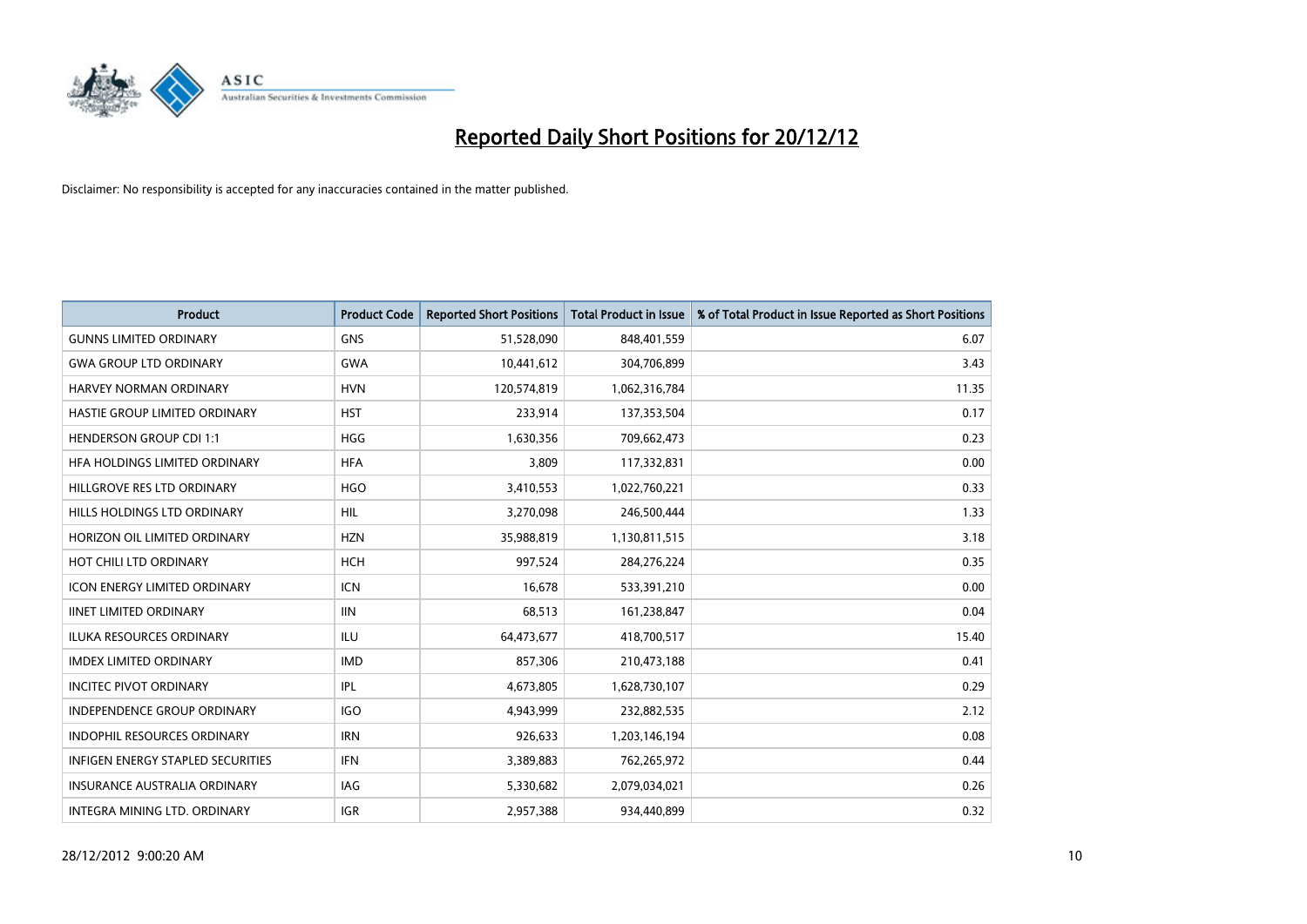

| <b>Product</b>                                  | <b>Product Code</b> | <b>Reported Short Positions</b> | <b>Total Product in Issue</b> | % of Total Product in Issue Reported as Short Positions |
|-------------------------------------------------|---------------------|---------------------------------|-------------------------------|---------------------------------------------------------|
| <b>INTREPID MINES ORDINARY</b>                  | <b>IAU</b>          | 13,226,254                      | 555,352,556                   | 2.38                                                    |
| <b>INVESTA OFFICE FUND STAPLED SECURITIES</b>   | <b>IOF</b>          | 3,402,694                       | 614,047,458                   | 0.55                                                    |
| <b>INVOCARE LIMITED ORDINARY</b>                | IVC                 | 3,280,163                       | 110,030,298                   | 2.98                                                    |
| ION LIMITED ORDINARY                            | <b>ION</b>          | 164,453                         | 256,365,105                   | 0.06                                                    |
| <b>IOOF HOLDINGS LTD ORDINARY</b>               | <b>IFL</b>          | 1,529,642                       | 229,794,395                   | 0.67                                                    |
| <b>IRESS LIMITED ORDINARY</b>                   | <b>IRE</b>          | 2,152,212                       | 128,620,231                   | 1.67                                                    |
| <b>IRON ORE HOLDINGS ORDINARY</b>               | <b>IOH</b>          | 39,352                          | 161,174,005                   | 0.02                                                    |
| <b>ISHARES MSCI BRIC CDI 1:1</b>                | <b>IBK</b>          | 2,164                           | 3,650,000                     | 0.06                                                    |
| ISHARES S&P 500 CDI 1:1                         | <b>IVV</b>          | 1,264                           | 116,350,000                   | 0.00                                                    |
| ISHARES S&P ASIA 50 CDI 1:1                     | <b>IAA</b>          | 7,503                           | 1,700,000                     | 0.44                                                    |
| ISHARES S&P EU 350 CDI 1:1                      | <b>IEU</b>          | 674                             | 50,800,000                    | 0.00                                                    |
| <b>IVANHOE AUSTRALIA ORDINARY</b>               | <b>IVA</b>          | 1,972,281                       | 712,774,923                   | 0.28                                                    |
| <b>IAMES HARDIE INDUST CHESS DEPOSITARY INT</b> | <b>IHX</b>          | 9,414,359                       | 440,912,727                   | 2.14                                                    |
| <b>IB HI-FI LIMITED ORDINARY</b>                | <b>IBH</b>          | 20,029,776                      | 98,850,643                    | 20.26                                                   |
| <b>JUPITER MINES ORDINARY</b>                   | <b>IMS</b>          | 1,672                           | 2,281,835,383                 | 0.00                                                    |
| <b>KAGARA LTD ORDINARY</b>                      | <b>KZL</b>          | 3,034,733                       | 798,953,117                   | 0.38                                                    |
| KANGAROO RES LTD ORDINARY                       | <b>KRL</b>          | 191,687                         | 3,434,430,012                 | 0.01                                                    |
| KAROON GAS AUSTRALIA ORDINARY                   | <b>KAR</b>          | 126,254                         | 221,420,769                   | 0.06                                                    |
| KATHMANDU HOLD LTD ORDINARY                     | <b>KMD</b>          | 667,841                         | 200,165,940                   | 0.33                                                    |
| <b>KBL MINING LIMITED ORDINARY</b>              | <b>KBL</b>          | 1,820                           | 293,535,629                   | 0.00                                                    |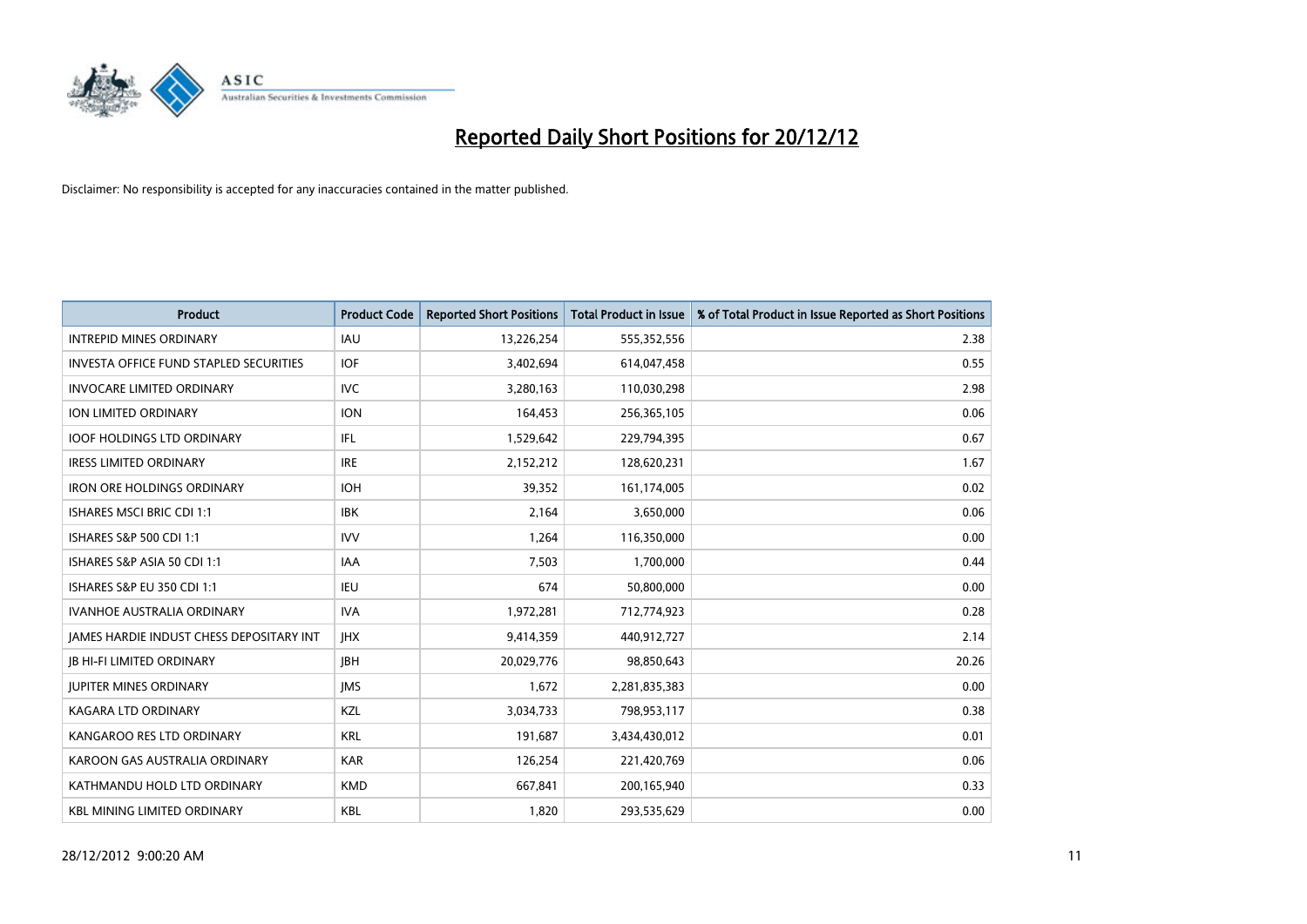

| <b>Product</b>                        | <b>Product Code</b> | <b>Reported Short Positions</b> | <b>Total Product in Issue</b> | % of Total Product in Issue Reported as Short Positions |
|---------------------------------------|---------------------|---------------------------------|-------------------------------|---------------------------------------------------------|
| <b>KENTOR GOLD LIMITED ORDINARY</b>   | KGL                 | 275                             | 140,040,563                   | 0.00                                                    |
| KINGSGATE CONSOLID. ORDINARY          | <b>KCN</b>          | 8,242,503                       | 151,828,173                   | 5.43                                                    |
| KINGSROSE MINING LTD ORDINARY         | <b>KRM</b>          | 28,914                          | 290,261,517                   | 0.01                                                    |
| LEIGHTON HOLDINGS ORDINARY            | LEI                 | 8,356,948                       | 337,164,188                   | 2.48                                                    |
| LEND LEASE GROUP UNIT/ORD STAPLED     | <b>LLC</b>          | 5,113,971                       | 574,351,883                   | 0.89                                                    |
| LINC ENERGY LTD ORDINARY              | <b>LNC</b>          | 33,637,830                      | 504,487,631                   | 6.67                                                    |
| LIQUEFIED NATURAL ORDINARY            | <b>LNG</b>          | 272,800                         | 267,699,015                   | 0.10                                                    |
| LYCOPODIUM LIMITED ORDINARY           | <b>LYL</b>          | 602                             | 38,755,103                    | 0.00                                                    |
| <b>LYNAS CORPORATION ORDINARY</b>     | <b>LYC</b>          | 131,135,584                     | 1,916,159,363                 | 6.84                                                    |
| M2 TELECOMMUNICATION ORDINARY         | <b>MTU</b>          | 6,608,893                       | 157,976,251                   | 4.18                                                    |
| MACA LIMITED ORDINARY                 | <b>MLD</b>          | 894,004                         | 150,000,000                   | 0.60                                                    |
| <b>MACMAHON HOLDINGS ORDINARY</b>     | <b>MAH</b>          | 24,276,022                      | 757,017,561                   | 3.21                                                    |
| MACQ ATLAS ROADS GRP ORDINARY STAPLED | <b>MQA</b>          | 4,556,462                       | 478,531,436                   | 0.95                                                    |
| MACOUARIE GROUP LTD ORDINARY          | <b>MOG</b>          | 6,300,175                       | 339,178,329                   | 1.86                                                    |
| <b>MATRIX C &amp; E LTD ORDINARY</b>  | <b>MCE</b>          | 3,976,627                       | 94,555,428                    | 4.21                                                    |
| MAVERICK DRILLING ORDINARY            | <b>MAD</b>          | 7,833,236                       | 452,726,751                   | 1.73                                                    |
| MAYNE PHARMA LTD ORDINARY             | <b>MYX</b>          | 628,875                         | 481,560,463                   | 0.13                                                    |
| MCMILLAN SHAKESPEARE ORDINARY         | <b>MMS</b>          | 706,214                         | 74,523,965                    | 0.95                                                    |
| MEDUSA MINING LTD ORDINARY            | <b>MML</b>          | 3,221,367                       | 188,903,911                   | 1.71                                                    |
| MELBOURNE IT LIMITED ORDINARY         | <b>MLB</b>          | 492,222                         | 82,451,363                    | 0.60                                                    |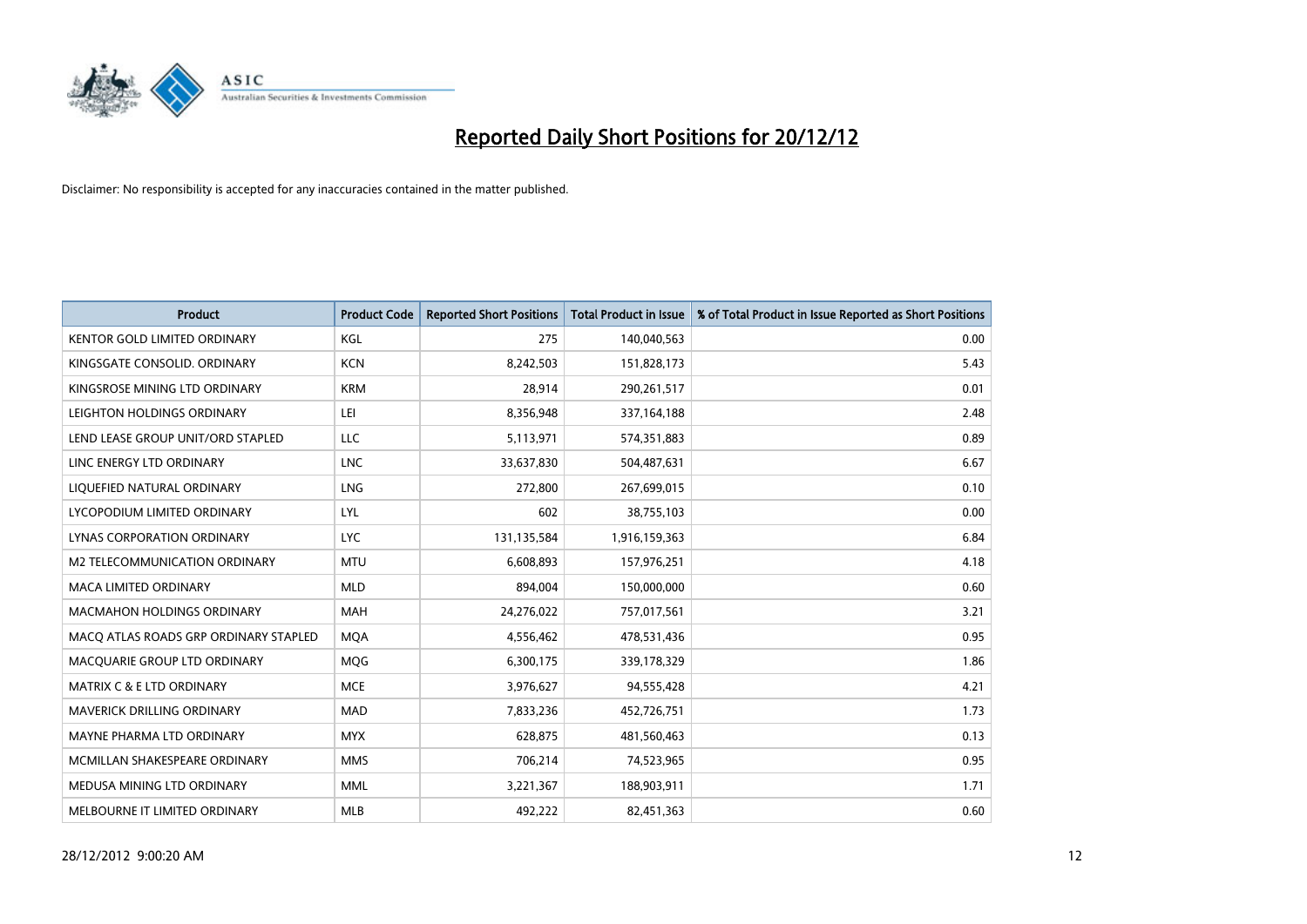

| <b>Product</b>                     | <b>Product Code</b> | <b>Reported Short Positions</b> | <b>Total Product in Issue</b> | % of Total Product in Issue Reported as Short Positions |
|------------------------------------|---------------------|---------------------------------|-------------------------------|---------------------------------------------------------|
| MEO AUSTRALIA LTD ORDINARY         | <b>MEO</b>          | 11,213                          | 627,264,587                   | 0.00                                                    |
| MERMAID MARINE ORDINARY            | <b>MRM</b>          | 1,183,054                       | 223,694,865                   | 0.53                                                    |
| MESOBLAST LIMITED ORDINARY         | <b>MSB</b>          | 18,235,431                      | 287,132,832                   | 6.35                                                    |
| METALS X LIMITED ORDINARY          | <b>MLX</b>          | 4,702,150                       | 1,651,766,110                 | 0.28                                                    |
| METCASH LIMITED ORDINARY           | <b>MTS</b>          | 92,126,916                      | 880,704,786                   | 10.46                                                   |
| METGASCO LIMITED ORDINARY          | <b>MEL</b>          | 15,000                          | 445,158,802                   | 0.00                                                    |
| METMINCO LIMITED ORDINARY          | <b>MNC</b>          | 63,869                          | 1,749,543,023                 | 0.00                                                    |
| MICLYN EXP OFFSHR ORDINARY         | <b>MIO</b>          | 148,889                         | 278,639,188                   | 0.05                                                    |
| MILTON CORPORATION ORDINARY        | <b>MLT</b>          | 12,800                          | 121,625,655                   | 0.01                                                    |
| MINCOR RESOURCES NL ORDINARY       | <b>MCR</b>          | 2,268,193                       | 188,208,274                   | 1.21                                                    |
| MINERAL DEPOSITS ORDINARY          | <b>MDL</b>          | 406,947                         | 83,538,786                    | 0.49                                                    |
| MINERAL RESOURCES. ORDINARY        | <b>MIN</b>          | 3,912,222                       | 185,333,269                   | 2.11                                                    |
| MIRABELA NICKEL LTD ORDINARY       | <b>MBN</b>          | 7,652,634                       | 876,582,736                   | 0.87                                                    |
| MIRVAC GROUP STAPLED SECURITIES    | <b>MGR</b>          | 4,437,827                       | 3,425,587,451                 | 0.13                                                    |
| MOLOPO ENERGY LTD ORDINARY         | <b>MPO</b>          | 675,957                         | 245,849,711                   | 0.27                                                    |
| <b>MONADELPHOUS GROUP ORDINARY</b> | <b>MND</b>          | 6,520,036                       | 90,663,543                    | 7.19                                                    |
| MORTGAGE CHOICE LTD ORDINARY       | <b>MOC</b>          | 2,413,378                       | 123,431,282                   | 1.96                                                    |
| MOUNT GIBSON IRON ORDINARY         | <b>MGX</b>          | 4,954,434                       | 1,090,584,232                 | 0.45                                                    |
| MULTIPLEX SITES SITES              | <b>MXUPA</b>        | 554                             | 4,500,000                     | 0.01                                                    |
| MURCHISON METALS LTD ORDINARY      | <b>MMX</b>          | 6,139,265                       | 450,427,346                   | 1.36                                                    |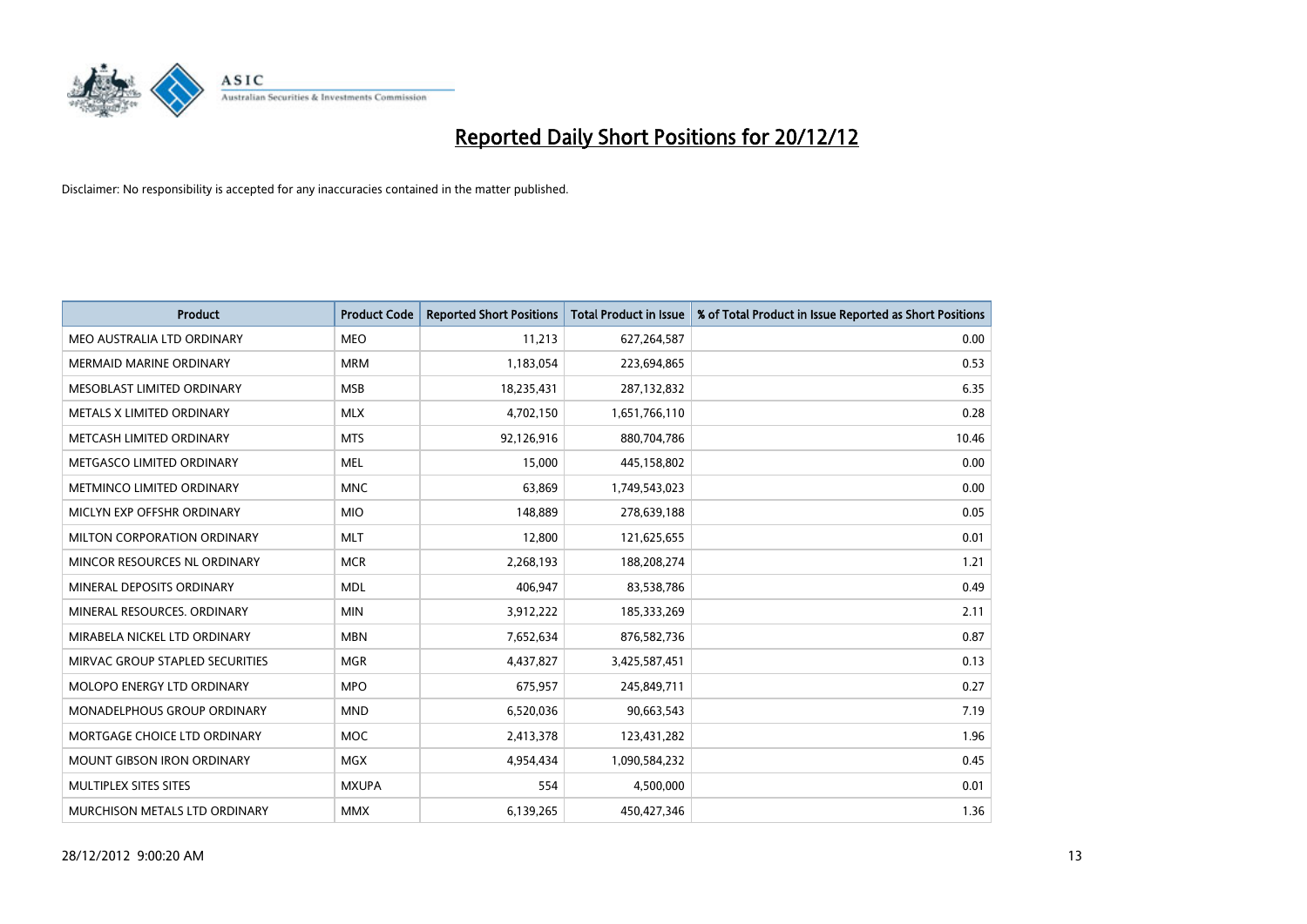

| <b>Product</b>                    | <b>Product Code</b> | <b>Reported Short Positions</b> | <b>Total Product in Issue</b> | % of Total Product in Issue Reported as Short Positions |
|-----------------------------------|---------------------|---------------------------------|-------------------------------|---------------------------------------------------------|
| <b>MYER HOLDINGS LTD ORDINARY</b> | <b>MYR</b>          | 82,550,964                      | 583,384,551                   | 14.15                                                   |
| MYSTATE LIMITED ORDINARY          | <b>MYS</b>          | 19,725                          | 87,117,374                    | 0.02                                                    |
| NATIONAL AUST. BANK ORDINARY      | <b>NAB</b>          | 9,688,279                       | 2,322,079,163                 | 0.42                                                    |
| NAVITAS LIMITED ORDINARY          | <b>NVT</b>          | 9,230,243                       | 375,367,918                   | 2.46                                                    |
| NEON ENERGY LIMITED ORDINARY      | <b>NEN</b>          | 3,427,580                       | 549,844,091                   | 0.62                                                    |
| NEPTUNE MARINE ORDINARY           | <b>NMS</b>          | 60                              | 1,843,891,566                 | 0.00                                                    |
| NEW HOPE CORPORATION ORDINARY     | <b>NHC</b>          | 2,401,711                       | 830,563,352                   | 0.29                                                    |
| NEWCREST MINING ORDINARY          | <b>NCM</b>          | 1,640,512                       | 765,906,839                   | 0.21                                                    |
| NEWS CORP A NON-VOTING CDI        | <b>NWSLV</b>        | 2,621,674                       | 1,536,753,909                 | 0.17                                                    |
| NEWS CORP B VOTING CDI            | <b>NWS</b>          | 1,803,402                       | 798,520,953                   | 0.23                                                    |
| NEWSAT LIMITED ORDINARY           | <b>NWT</b>          | 58,617                          | 233,052,157                   | 0.03                                                    |
| NEXTDC LIMITED ORDINARY           | <b>NXT</b>          | 3,709,939                       | 172,602,288                   | 2.15                                                    |
| NEXUS ENERGY LIMITED ORDINARY     | <b>NXS</b>          | 7,474,681                       | 1,329,821,159                 | 0.56                                                    |
| NIDO PETROLEUM ORDINARY           | <b>NDO</b>          | 105,313                         | 1,599,454,290                 | 0.01                                                    |
| NOBLE MINERAL RES ORDINARY        | <b>NMG</b>          | 3,080,771                       | 663,272,952                   | 0.46                                                    |
| NORFOLK GROUP ORDINARY            | <b>NFK</b>          | 50                              | 158,890,730                   | 0.00                                                    |
| NORTHERN IRON LTD ORDINARY        | <b>NFE</b>          | 3,379,674                       | 484,405,314                   | 0.70                                                    |
| NORTHERN STAR ORDINARY            | <b>NST</b>          | 4,206,191                       | 424,218,168                   | 0.99                                                    |
| NRW HOLDINGS LIMITED ORDINARY     | <b>NWH</b>          | 2,892,849                       | 278,888,011                   | 1.04                                                    |
| NUFARM LIMITED ORDINARY           | <b>NUF</b>          | 6,033,656                       | 262,721,422                   | 2.30                                                    |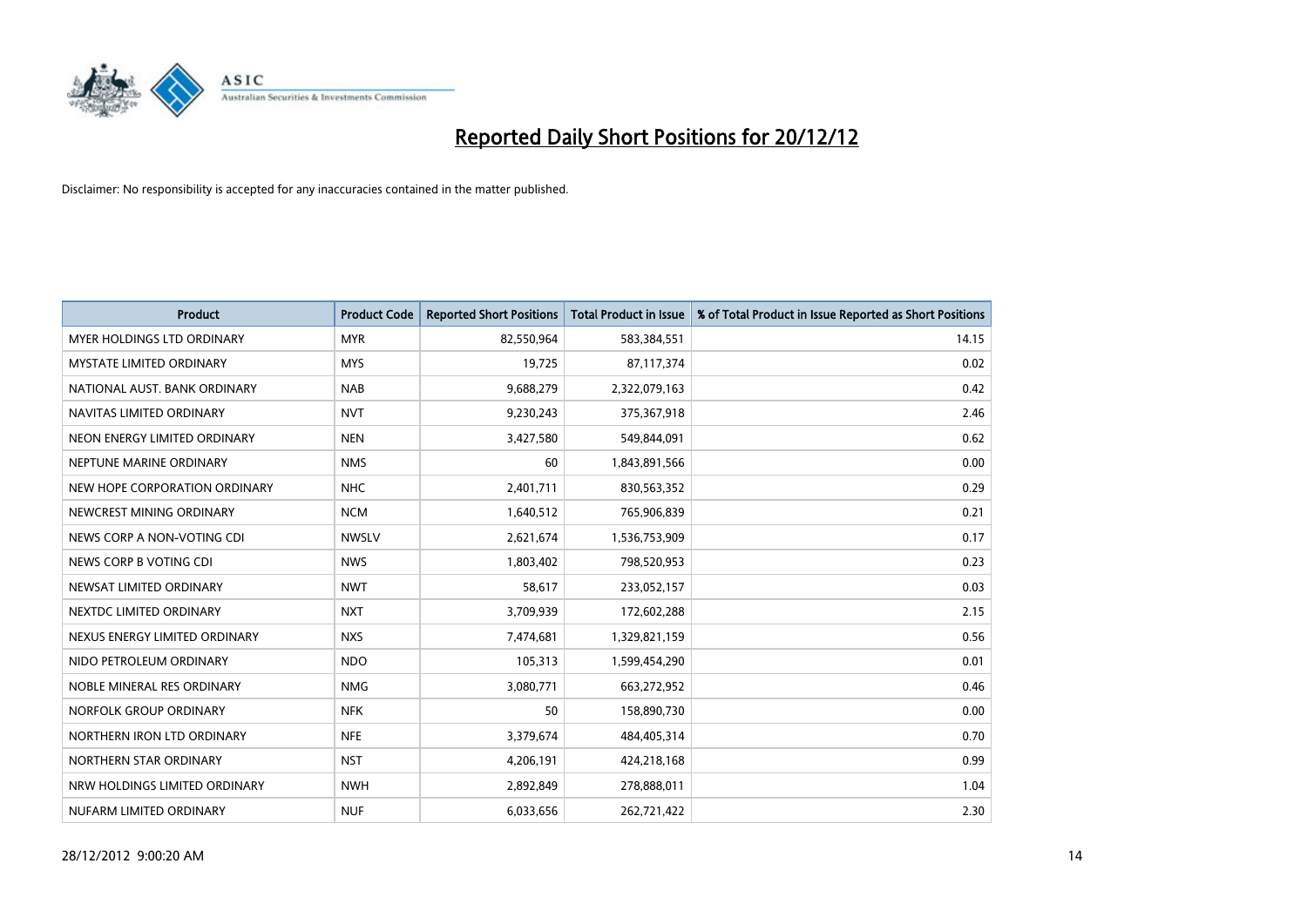

| <b>Product</b>                        | <b>Product Code</b> | <b>Reported Short Positions</b> | <b>Total Product in Issue</b> | % of Total Product in Issue Reported as Short Positions |
|---------------------------------------|---------------------|---------------------------------|-------------------------------|---------------------------------------------------------|
| <b>OAKTON LIMITED ORDINARY</b>        | <b>OKN</b>          | 13,153                          | 91,721,874                    | 0.01                                                    |
| OCEANAGOLD CORP. CHESS DEPOSITARY INT | <b>OGC</b>          | 2,110,387                       | 293,278,752                   | 0.72                                                    |
| OIL SEARCH LTD ORDINARY               | <b>OSH</b>          | 2,696,168                       | 1,334,756,742                 | 0.20                                                    |
| OM HOLDINGS LIMITED ORDINARY          | OMH                 | 4,002,133                       | 673,423,337                   | 0.59                                                    |
| ORICA LIMITED ORDINARY                | ORI                 | 3,395,105                       | 366,686,516                   | 0.93                                                    |
| ORIGIN ENERGY ORDINARY                | <b>ORG</b>          | 16,629,413                      | 1,093,867,077                 | 1.52                                                    |
| OROCOBRE LIMITED ORDINARY             | <b>ORE</b>          | 68,293                          | 117,745,140                   | 0.06                                                    |
| OROTONGROUP LIMITED ORDINARY          | ORL                 | 50,006                          | 40,880,902                    | 0.12                                                    |
| ORPHEUS ENERGY LTD ORDINARY           | <b>OEG</b>          | 67,200                          | 130,475,919                   | 0.05                                                    |
| OZ MINERALS ORDINARY                  | OZL                 | 5,161,375                       | 303,470,022                   | 1.70                                                    |
| PACIFIC BRANDS ORDINARY               | <b>PBG</b>          | 9,996,110                       | 912,915,695                   | 1.09                                                    |
| PALADIN ENERGY LTD ORDINARY           | <b>PDN</b>          | 86,802,796                      | 836,825,651                   | 10.37                                                   |
| PANAUST LIMITED ORDINARY              | <b>PNA</b>          | 4,655,252                       | 605,962,322                   | 0.77                                                    |
| PANCONTINENTAL OIL ORDINARY           | PCL                 | 82,361                          | 1,150,994,096                 | 0.01                                                    |
| PANORAMIC RESOURCES ORDINARY          | PAN                 | 1,697,393                       | 256,058,555                   | 0.66                                                    |
| PAPERLINX LIMITED ORDINARY            | <b>PPX</b>          | 668,231                         | 609,280,761                   | 0.11                                                    |
| PAPILLON RES LTD ORDINARY             | PIR                 | 3,535,019                       | 268,269,982                   | 1.32                                                    |
| PATTIES FOODS LTD ORDINARY            | PFL                 | 100,000                         | 139,065,639                   | 0.07                                                    |
| PEET LIMITED ORDINARY                 | <b>PPC</b>          | 4,061,904                       | 321,013,141                   | 1.27                                                    |
| PERILYA LIMITED ORDINARY              | PEM                 | 514                             | 769,316,426                   | 0.00                                                    |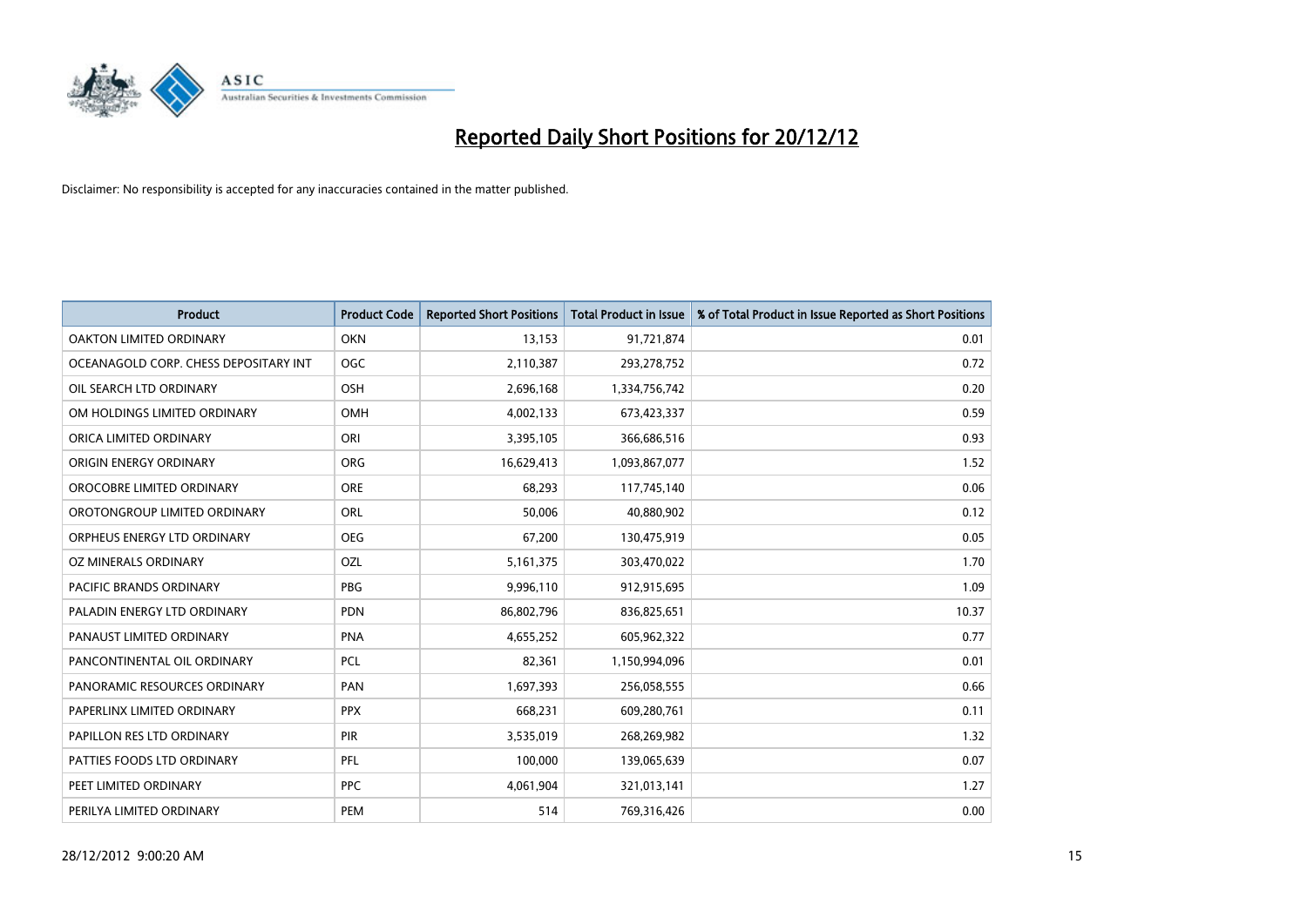

| <b>Product</b>                 | <b>Product Code</b> | <b>Reported Short Positions</b> | <b>Total Product in Issue</b> | % of Total Product in Issue Reported as Short Positions |
|--------------------------------|---------------------|---------------------------------|-------------------------------|---------------------------------------------------------|
| PERPETUAL LIMITED ORDINARY     | PPT                 | 2,138,090                       | 41,980,678                    | 5.09                                                    |
| PERSEUS MINING LTD ORDINARY    | PRU                 | 13,660,629                      | 457,962,088                   | 2.98                                                    |
| PHARMAXIS LTD ORDINARY         | <b>PXS</b>          | 6,930,119                       | 308,543,389                   | 2.25                                                    |
| PLATINUM ASSET ORDINARY        | <b>PTM</b>          | 13,177,653                      | 561,347,878                   | 2.35                                                    |
| PLATINUM AUSTRALIA ORDINARY    | <b>PLA</b>          | 836,127                         | 504,968,043                   | 0.17                                                    |
| PMI GOLD CORP CDI 1:1          | <b>PVM</b>          | 96,483                          | 122,535,143                   | 0.08                                                    |
| PMP LIMITED ORDINARY           | <b>PMP</b>          | 206,072                         | 323,781,124                   | 0.06                                                    |
| PRAIRIE DOWNS METALS ORDINARY  | <b>PDZ</b>          | 71,643                          | 104,440,598                   | 0.07                                                    |
| PRANA BIOTECHNOLOGY ORDINARY   | PBT                 | 74,000                          | 340,689,928                   | 0.02                                                    |
| PREMIER INVESTMENTS ORDINARY   | <b>PMV</b>          | 1,098,855                       | 155,260,478                   | 0.71                                                    |
| PRIMA BIOMED LTD ORDINARY      | <b>PRR</b>          | 6,288,810                       | 1,066,063,388                 | 0.59                                                    |
| PRIMARY HEALTH CARE ORDINARY   | PRY                 | 27,610,817                      | 502,983,554                   | 5.49                                                    |
| PRIME MEDIA GRP LTD ORDINARY   | PRT                 | 71,909                          | 366,330,303                   | 0.02                                                    |
| PRIMEAG AUSTRALIA ORDINARY     | PAG                 | 28,376                          | 266,394,444                   | 0.01                                                    |
| PROGRAMMED ORDINARY            | <b>PRG</b>          | 220,000                         | 118,177,001                   | 0.19                                                    |
| PSIVIDA CORP CDI 1:1           | <b>PVA</b>          | 50,000                          | 8,941,306                     | 0.56                                                    |
| PURA VIDA ENERGY NL ORDINARY   | <b>PVD</b>          | 157,040                         | 59,769,584                    | 0.26                                                    |
| <b>QANTAS AIRWAYS ORDINARY</b> | QAN                 | 14,167,963                      | 2,265,123,620                 | 0.63                                                    |
| OBE INSURANCE GROUP ORDINARY   | <b>OBE</b>          | 57,751,405                      | 1,196,747,582                 | 4.83                                                    |
| ORXPHARMA LTD ORDINARY         | <b>QRX</b>          | 130,762                         | 144,577,206                   | 0.09                                                    |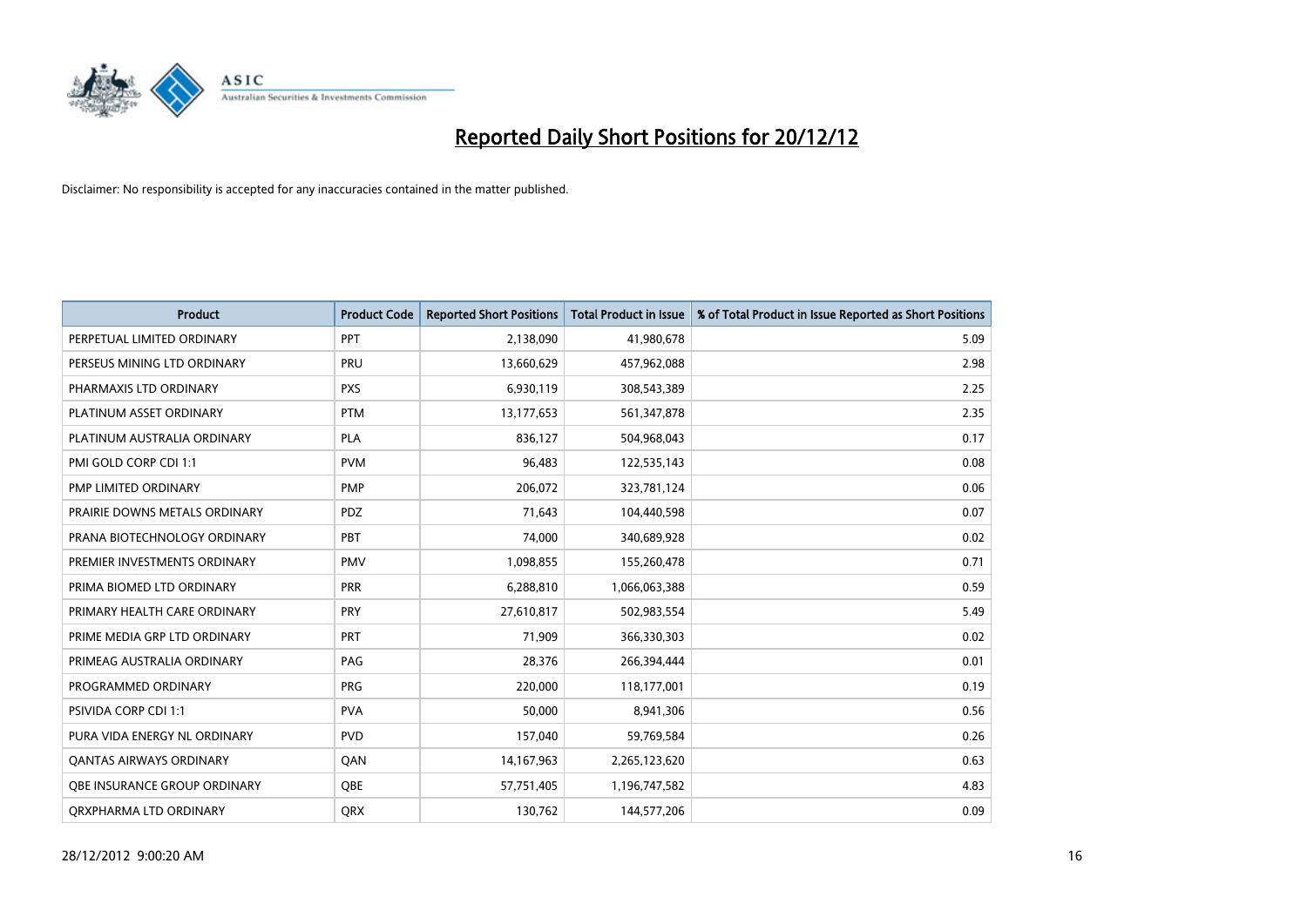

| <b>Product</b>                      | <b>Product Code</b> | <b>Reported Short Positions</b> | <b>Total Product in Issue</b> | % of Total Product in Issue Reported as Short Positions |
|-------------------------------------|---------------------|---------------------------------|-------------------------------|---------------------------------------------------------|
| <b>QUBE HOLDINGS LTD ORDINARY</b>   | QUB                 | 10,541,084                      | 926,489,845                   | 1.14                                                    |
| RAMELIUS RESOURCES ORDINARY         | <b>RMS</b>          | 4,995,048                       | 337,296,949                   | 1.48                                                    |
| RAMSAY HEALTH CARE ORDINARY         | <b>RHC</b>          | 2,449,856                       | 202,081,252                   | 1.21                                                    |
| <b>RCR TOMLINSON ORDINARY</b>       | <b>RCR</b>          | 166,408                         | 132,431,265                   | 0.13                                                    |
| <b>REA GROUP ORDINARY</b>           | <b>REA</b>          | 15,000                          | 131,714,699                   | 0.01                                                    |
| <b>RECKON LIMITED ORDINARY</b>      | <b>RKN</b>          | 451,000                         | 129,488,015                   | 0.35                                                    |
| <b>RED 5 LIMITED ORDINARY</b>       | <b>RED</b>          | 1,563,097                       | 135,488,008                   | 1.15                                                    |
| RED FORK ENERGY ORDINARY            | <b>RFE</b>          | 2,947,867                       | 384,951,719                   | 0.77                                                    |
| REDBANK ENERGY LTD ORDINARY         | AEI                 | 13                              | 786,287                       | 0.00                                                    |
| REDFLEX HOLDINGS ORDINARY           | <b>RDF</b>          | 2,820                           | 110,762,310                   | 0.00                                                    |
| REECE AUSTRALIA LTD. ORDINARY       | <b>REH</b>          | 10,500                          | 99,600,000                    | 0.01                                                    |
| <b>REGIS RESOURCES ORDINARY</b>     | <b>RRL</b>          | 1,564,711                       | 473,943,160                   | 0.33                                                    |
| RESMED INC CDI 10:1                 | <b>RMD</b>          | 2,843,588                       | 1,556,242,300                 | 0.18                                                    |
| <b>RESOLUTE MINING ORDINARY</b>     | <b>RSG</b>          | 2,476,102                       | 643,094,224                   | 0.39                                                    |
| <b>RESOURCE GENERATION ORDINARY</b> | <b>RES</b>          | 173                             | 263,345,652                   | 0.00                                                    |
| RETAIL FOOD GROUP ORDINARY          | <b>RFG</b>          | 155,397                         | 127,696,060                   | 0.12                                                    |
| REVERSE CORP LIMITED ORDINARY       | <b>REF</b>          | 100                             | 92,382,175                    | 0.00                                                    |
| REX MINERALS LIMITED ORDINARY       | <b>RXM</b>          | 2,045,995                       | 188,907,284                   | 1.08                                                    |
| <b>RHG LIMITED ORDINARY</b>         | <b>RHG</b>          | 290,228                         | 308,483,177                   | 0.09                                                    |
| <b>RIALTO ENERGY ORDINARY</b>       | <b>RIA</b>          | 41                              | 672.259.992                   | 0.00                                                    |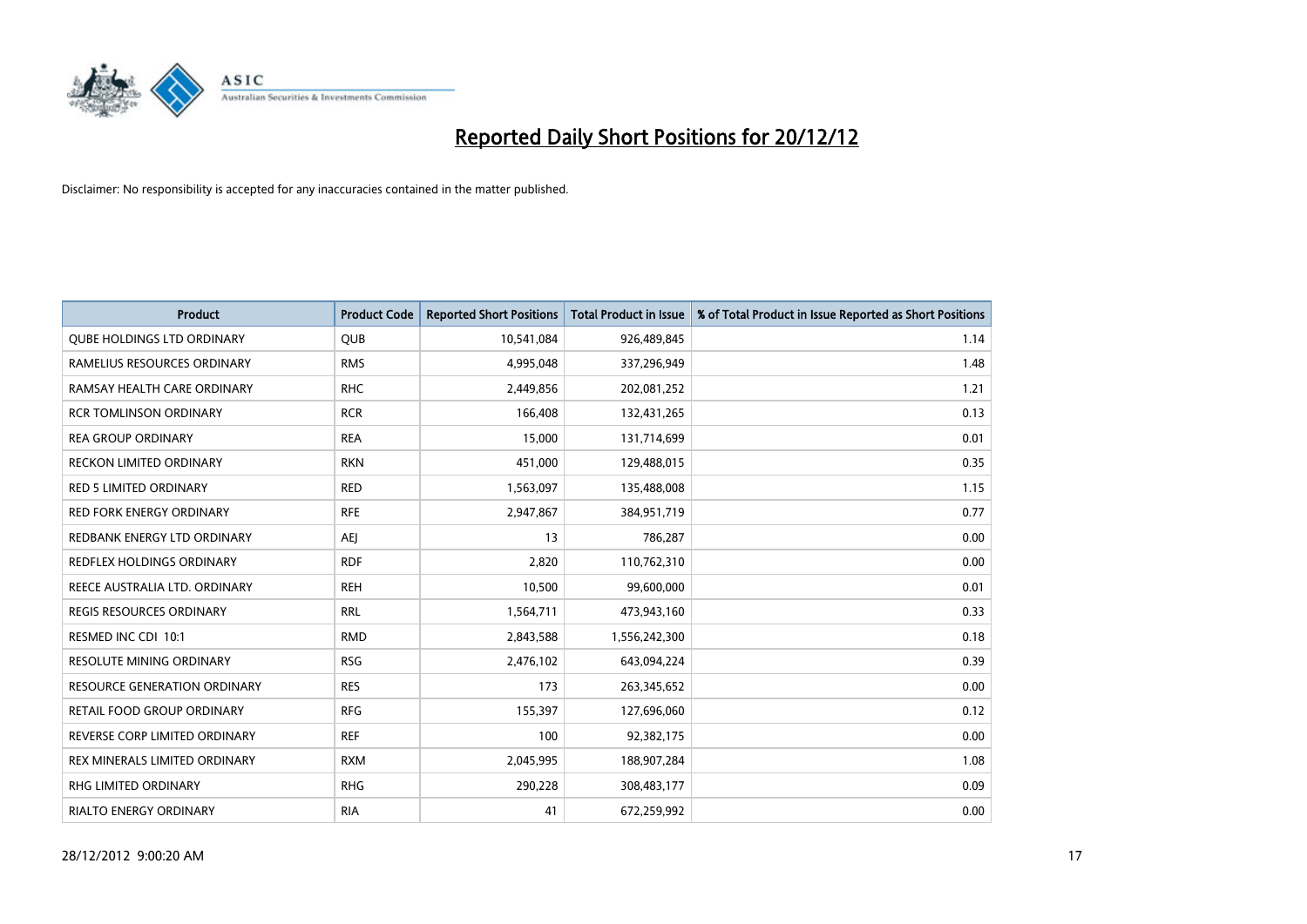

| <b>Product</b>                        | <b>Product Code</b> | <b>Reported Short Positions</b> | <b>Total Product in Issue</b> | % of Total Product in Issue Reported as Short Positions |
|---------------------------------------|---------------------|---------------------------------|-------------------------------|---------------------------------------------------------|
| RIO TINTO LIMITED ORDINARY            | <b>RIO</b>          | 10,438,787                      | 435,758,720                   | 2.40                                                    |
| ROC OIL COMPANY ORDINARY              | <b>ROC</b>          | 1,268,298                       | 683,235,552                   | 0.19                                                    |
| <b>RURALCO HOLDINGS ORDINARY</b>      | <b>RHL</b>          | 12,000                          | 55,019,284                    | 0.02                                                    |
| SAI GLOBAL LIMITED ORDINARY           | SAI                 | 5,754,047                       | 206,817,132                   | 2.78                                                    |
| SALMAT LIMITED ORDINARY               | <b>SLM</b>          | 488,189                         | 159,812,799                   | 0.31                                                    |
| SAMSON OIL & GAS LTD ORDINARY         | SSN                 | 6,774,784                       | 1,865,384,154                 | 0.36                                                    |
| SANDFIRE RESOURCES ORDINARY           | <b>SFR</b>          | 1,798,296                       | 152,724,301                   | 1.18                                                    |
| <b>SANTOS LTD ORDINARY</b>            | <b>STO</b>          | 3,735,519                       | 958,863,227                   | 0.39                                                    |
| SARACEN MINERAL ORDINARY              | SAR                 | 6,711,012                       | 595,035,606                   | 1.13                                                    |
| SCA PROPERTY GROUP STAPLED SECURITIES | <b>SCP</b>          | 2,099,089                       | 585,455,114                   | 0.36                                                    |
| SEDGMAN LIMITED ORDINARY              | <b>SDM</b>          | 579,361                         | 217,623,797                   | 0.27                                                    |
| <b>SEEK LIMITED ORDINARY</b>          | <b>SEK</b>          | 13,508,316                      | 337,101,307                   | 4.01                                                    |
| SENEX ENERGY LIMITED ORDINARY         | SXY                 | 2,391,275                       | 1,140,194,837                 | 0.21                                                    |
| SERVCORP LIMITED ORDINARY             | SRV                 | 94                              | 98,432,275                    | 0.00                                                    |
| SERVICE STREAM ORDINARY               | <b>SSM</b>          | 5,018                           | 283,418,867                   | 0.00                                                    |
| SEVEN GROUP HOLDINGS ORDINARY         | <b>SVW</b>          | 3,175,674                       | 307,410,281                   | 1.03                                                    |
| SEVEN WEST MEDIA LTD ORDINARY         | <b>SWM</b>          | 22,736,320                      | 999,160,872                   | 2.28                                                    |
| SIGMA PHARMACEUTICAL ORDINARY         | <b>SIP</b>          | 7,145,871                       | 1,173,298,140                 | 0.61                                                    |
| SILEX SYSTEMS ORDINARY                | <b>SLX</b>          | 986,758                         | 170,232,464                   | 0.58                                                    |
| SILVER LAKE RESOURCE ORDINARY         | <b>SLR</b>          | 21,611,003                      | 225,493,476                   | 9.58                                                    |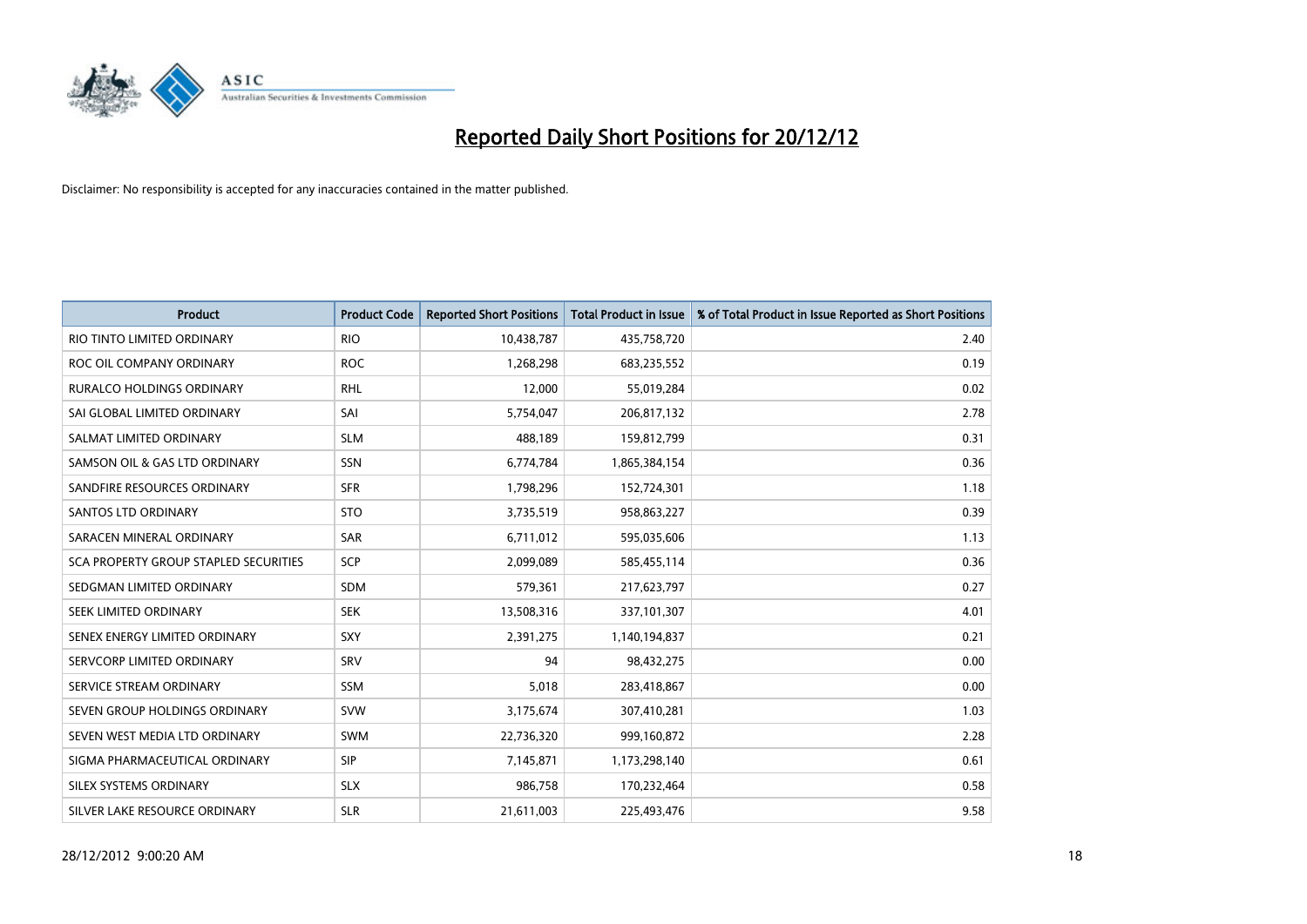

| <b>Product</b>                           | <b>Product Code</b> | <b>Reported Short Positions</b> | <b>Total Product in Issue</b> | % of Total Product in Issue Reported as Short Positions |
|------------------------------------------|---------------------|---------------------------------|-------------------------------|---------------------------------------------------------|
| SIMS METAL MGMT LTD ORDINARY             | SGM                 | 7,315,312                       | 204,296,106                   | 3.58                                                    |
| SINGAPORE TELECOMM. CHESS DEPOSITARY INT | <b>SGT</b>          | 3,605,483                       | 138,645,546                   | 2.60                                                    |
| SIRIUS RESOURCES NL ORDINARY             | <b>SIR</b>          | 136.910                         | 193,477,086                   | 0.07                                                    |
| SIRTEX MEDICAL ORDINARY                  | <b>SRX</b>          | 30,000                          | 55,768,136                    | 0.05                                                    |
| SKILLED GROUP LTD ORDINARY               | <b>SKE</b>          | 6,019,490                       | 233,487,276                   | 2.58                                                    |
| SKYCITY ENT GRP LTD ORDINARY             | <b>SKC</b>          | 88,413                          | 576,958,340                   | 0.02                                                    |
| <b>SLATER &amp; GORDON ORDINARY</b>      | <b>SGH</b>          | 30,438                          | 170,537,215                   | 0.02                                                    |
| SMS MANAGEMENT. ORDINARY                 | <b>SMX</b>          | 990,564                         | 69,378,477                    | 1.43                                                    |
| SONIC HEALTHCARE ORDINARY                | <b>SHL</b>          | 5,280,566                       | 395,653,681                   | 1.33                                                    |
| SOUL PATTINSON (W.H) ORDINARY            | SOL                 | 42,802                          | 239,395,320                   | 0.02                                                    |
| SOUTH BOULDER MINES ORDINARY             | <b>STB</b>          | 116,195                         | 127,952,826                   | 0.09                                                    |
| SP AUSNET STAPLED SECURITIES             | <b>SPN</b>          | 8,578,833                       | 3,339,620,165                 | 0.26                                                    |
| SPARK INFRASTRUCTURE STAPLED NOTE & UNIT | SKI                 | 34,464,812                      | 1,326,734,264                 | 2.60                                                    |
| SPDR 200 FUND ETF UNITS                  | <b>STW</b>          | 18,006                          | 47,859,567                    | 0.04                                                    |
| SPECIALTY FASHION ORDINARY               | <b>SFH</b>          | 2,578,941                       | 192,236,121                   | 1.34                                                    |
| ST BARBARA LIMITED ORDINARY              | <b>SBM</b>          | 2,841,075                       | 488,074,077                   | 0.58                                                    |
| STANMORE COAL LTD ORDINARY               | <b>SMR</b>          | 32,870                          | 207,827,090                   | 0.02                                                    |
| STARPHARMA HOLDINGS ORDINARY             | SPL                 | 6,218,151                       | 283,640,060                   | 2.19                                                    |
| STHN CROSS MEDIA ORDINARY                | <b>SXL</b>          | 19,525,586                      | 704,858,524                   | 2.77                                                    |
| STOCKLAND UNITS/ORD STAPLED              | SGP                 | 21,070,039                      | 2,202,657,963                 | 0.96                                                    |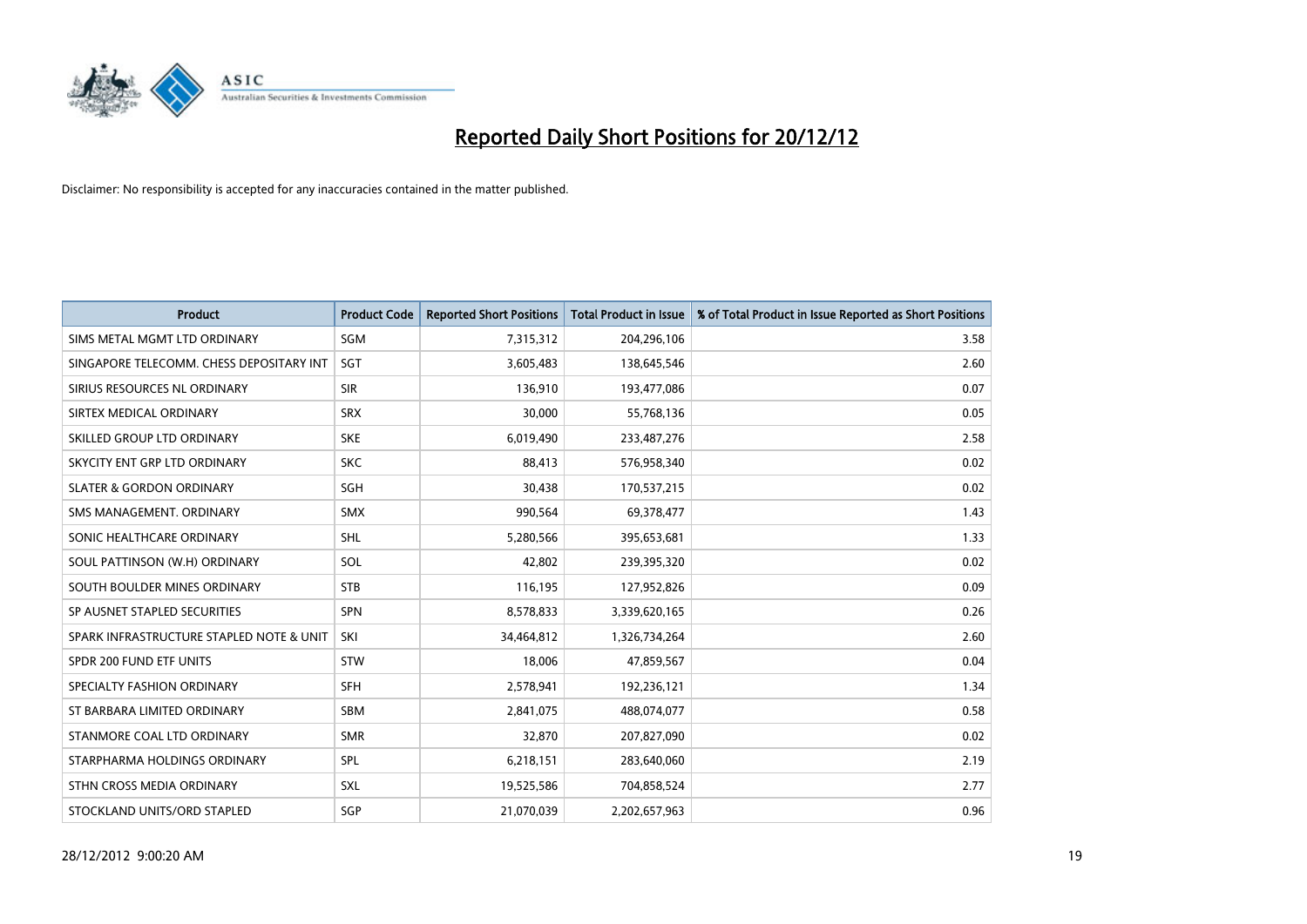

| <b>Product</b>                       | <b>Product Code</b> | <b>Reported Short Positions</b> | <b>Total Product in Issue</b> | % of Total Product in Issue Reported as Short Positions |
|--------------------------------------|---------------------|---------------------------------|-------------------------------|---------------------------------------------------------|
| STRAITS RES LTD. ORDINARY            | SRQ                 | 630,162                         | 1,164,150,159                 | 0.05                                                    |
| STW COMMUNICATIONS ORDINARY          | SGN                 | 76,969                          | 403,828,512                   | 0.02                                                    |
| SUNCORP GROUP LTD ORDINARY           | <b>SUN</b>          | 7,015,424                       | 1,286,600,980                 | 0.55                                                    |
| SUNDANCE ENERGY ORDINARY             | <b>SEA</b>          | 2,257,282                       | 277,598,474                   | 0.81                                                    |
| SUNDANCE RESOURCES ORDINARY          | <b>SDL</b>          | 11,936,605                      | 3,066,227,034                 | 0.39                                                    |
| SUNLAND GROUP LTD ORDINARY           | <b>SDG</b>          | 118,391                         | 189,517,954                   | 0.06                                                    |
| SUPER RET REP LTD ORDINARY           | <b>SUL</b>          | 750,166                         | 196,382,811                   | 0.38                                                    |
| SYD AIRPORT STAPLED US PROHIBIT.     | <b>SYD</b>          | 10,006,626                      | 1,861,210,782                 | 0.54                                                    |
| SYRAH RESOURCES ORDINARY             | <b>SYR</b>          | 16,242                          | 133,869,590                   | 0.01                                                    |
| <b>TABCORP HOLDINGS LTD ORDINARY</b> | <b>TAH</b>          | 13,938,670                      | 734,015,737                   | 1.90                                                    |
| TANAMI GOLD NL ORDINARY              | <b>TAM</b>          | 367,195                         | 261,132,677                   | 0.14                                                    |
| TAP OIL LIMITED ORDINARY             | <b>TAP</b>          | 456,192                         | 241,295,311                   | 0.19                                                    |
| TASSAL GROUP LIMITED ORDINARY        | <b>TGR</b>          | 79,027                          | 146,304,404                   | 0.05                                                    |
| <b>TATTS GROUP LTD ORDINARY</b>      | <b>TTS</b>          | 7,203,051                       | 1,385,200,190                 | 0.52                                                    |
| <b>TECHNOLOGY ONE ORDINARY</b>       | <b>TNE</b>          | 50,881                          | 306,620,955                   | 0.02                                                    |
| TELECOM CORPORATION ORDINARY         | <b>TEL</b>          | 10,284,026                      | 1,824,673,847                 | 0.56                                                    |
| TELSTRA CORPORATION. ORDINARY        | <b>TLS</b>          | 15,252,828                      | 12,443,074,357                | 0.12                                                    |
| TEN NETWORK HOLDINGS ORDINARY        | <b>TEN</b>          | 149,395,867                     | 2,312,328,771                 | 6.46                                                    |
| TERANGA GOLD CORP CDI 1:1            | <b>TGZ</b>          | 202,297                         | 163,248,235                   | 0.12                                                    |
| TEXON PETROLEUM LTD ORDINARY         | <b>TXN</b>          | 70,615                          | 245,039,848                   | 0.03                                                    |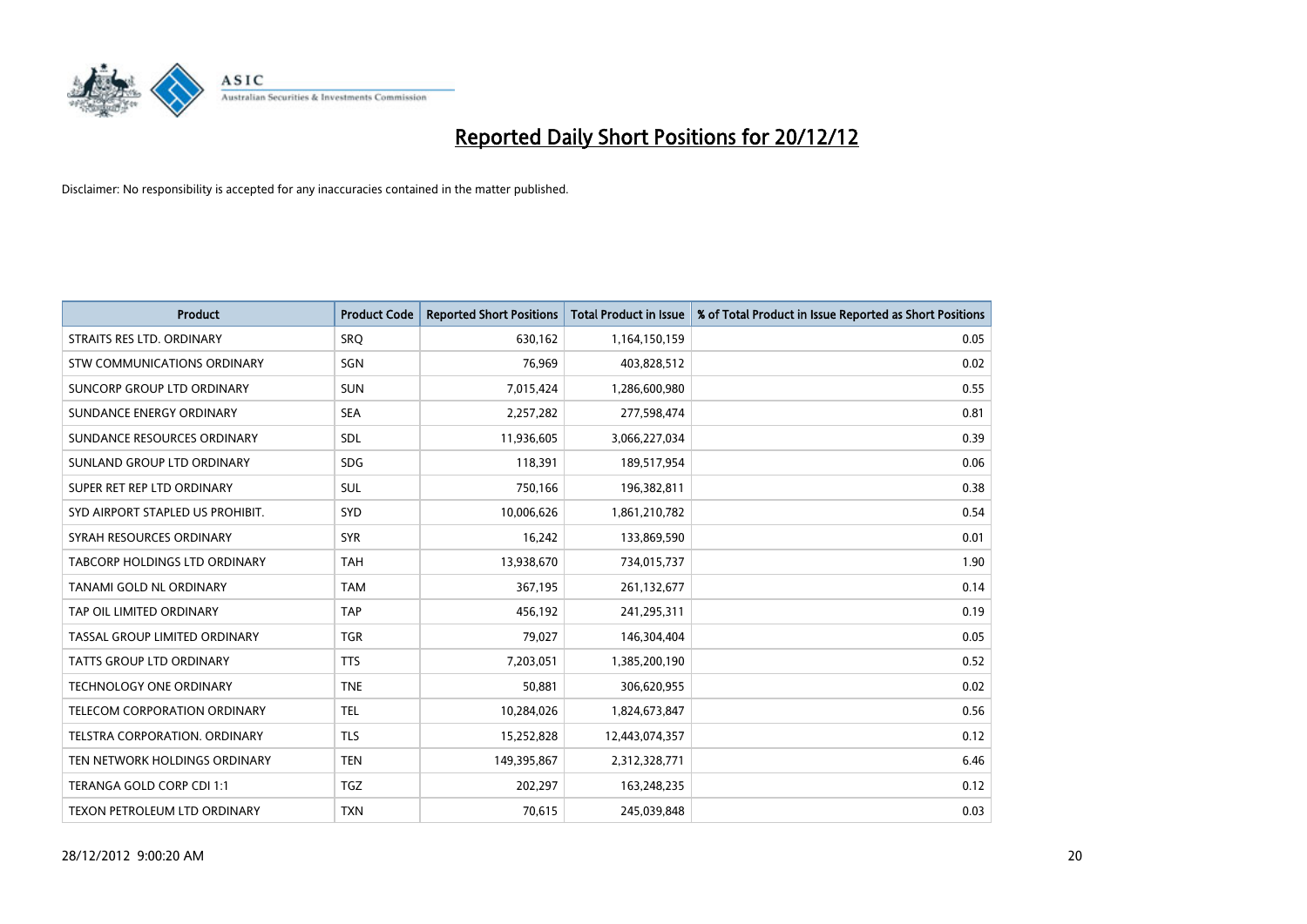

| <b>Product</b>                       | <b>Product Code</b> | <b>Reported Short Positions</b> | <b>Total Product in Issue</b> | % of Total Product in Issue Reported as Short Positions |
|--------------------------------------|---------------------|---------------------------------|-------------------------------|---------------------------------------------------------|
| THE REJECT SHOP ORDINARY             | <b>TRS</b>          | 2,557,681                       | 26,092,220                    | 9.80                                                    |
| THORN GROUP LIMITED ORDINARY         | <b>TGA</b>          | 949,276                         | 146,374,703                   | 0.65                                                    |
| <b>TIGER RESOURCES ORDINARY</b>      | <b>TGS</b>          | 2,371,384                       | 673,470,269                   | 0.35                                                    |
| TOLL HOLDINGS LTD ORDINARY           | TOL                 | 31,774,976                      | 717,133,875                   | 4.43                                                    |
| <b>TOX FREE SOLUTIONS ORDINARY</b>   | <b>TOX</b>          | 845,633                         | 115,989,858                   | 0.73                                                    |
| TPG TELECOM LIMITED ORDINARY         | <b>TPM</b>          | 2,996,341                       | 793,808,141                   | 0.38                                                    |
| <b>TRADE ME GROUP ORDINARY</b>       | <b>TME</b>          | 998,111                         | 396,017,568                   | 0.25                                                    |
| TRANSFIELD SERVICES ORDINARY         | <b>TSE</b>          | 5,496,327                       | 512,457,716                   | 1.07                                                    |
| TRANSPACIFIC INDUST, ORDINARY        | <b>TPI</b>          | 5,876,869                       | 1,578,563,490                 | 0.37                                                    |
| TRANSURBAN GROUP TRIPLE STAPLED SEC. | <b>TCL</b>          | 6,399,973                       | 1,462,379,803                 | 0.44                                                    |
| TREASURY WINE ESTATE ORDINARY        | <b>TWE</b>          | 19,546,696                      | 647,227,144                   | 3.02                                                    |
| TROY RESOURCES LTD ORDINARY          | <b>TRY</b>          | 28,353                          | 91,318,649                    | 0.03                                                    |
| <b>UGL LIMITED ORDINARY</b>          | UGL                 | 6,475,953                       | 166,315,038                   | 3.89                                                    |
| <b>UXC LIMITED ORDINARY</b>          | <b>UXC</b>          | 1,449,169                       | 308,056,885                   | 0.47                                                    |
| <b>VENTURE MINERALS ORDINARY</b>     | <b>VMS</b>          | 327,760                         | 287,320,170                   | 0.11                                                    |
| <b>VIRGIN AUS HLDG LTD ORDINARY</b>  | VAH                 | 37,101,064                      | 2,455,775,111                 | 1.51                                                    |
| <b>VOCUS COMMS LTD ORDINARY</b>      | <b>VOC</b>          | 75,493                          | 77,111,341                    | 0.10                                                    |
| <b>WATPAC LIMITED ORDINARY</b>       | <b>WTP</b>          | 8,701                           | 184,332,526                   | 0.00                                                    |
| <b>WDS LIMITED ORDINARY</b>          | <b>WDS</b>          | 7                               | 144,740,614                   | 0.00                                                    |
| <b>WEBIET LIMITED ORDINARY</b>       | <b>WEB</b>          | 24,474                          | 71,065,929                    | 0.03                                                    |